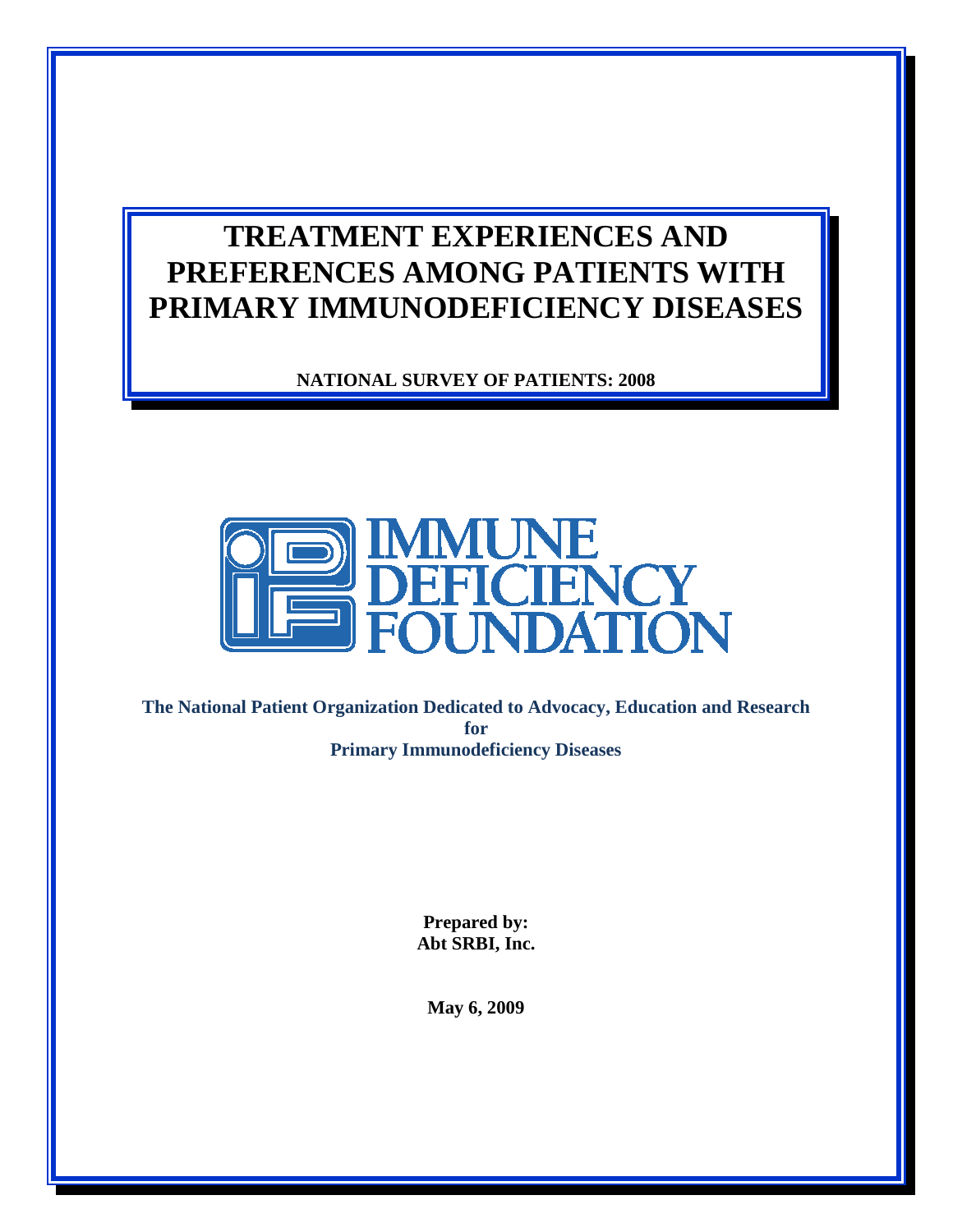# **Table of Contents**

**This survey was funded in part by an unrestricted educational grant provided by Talecris Biotherapeutics**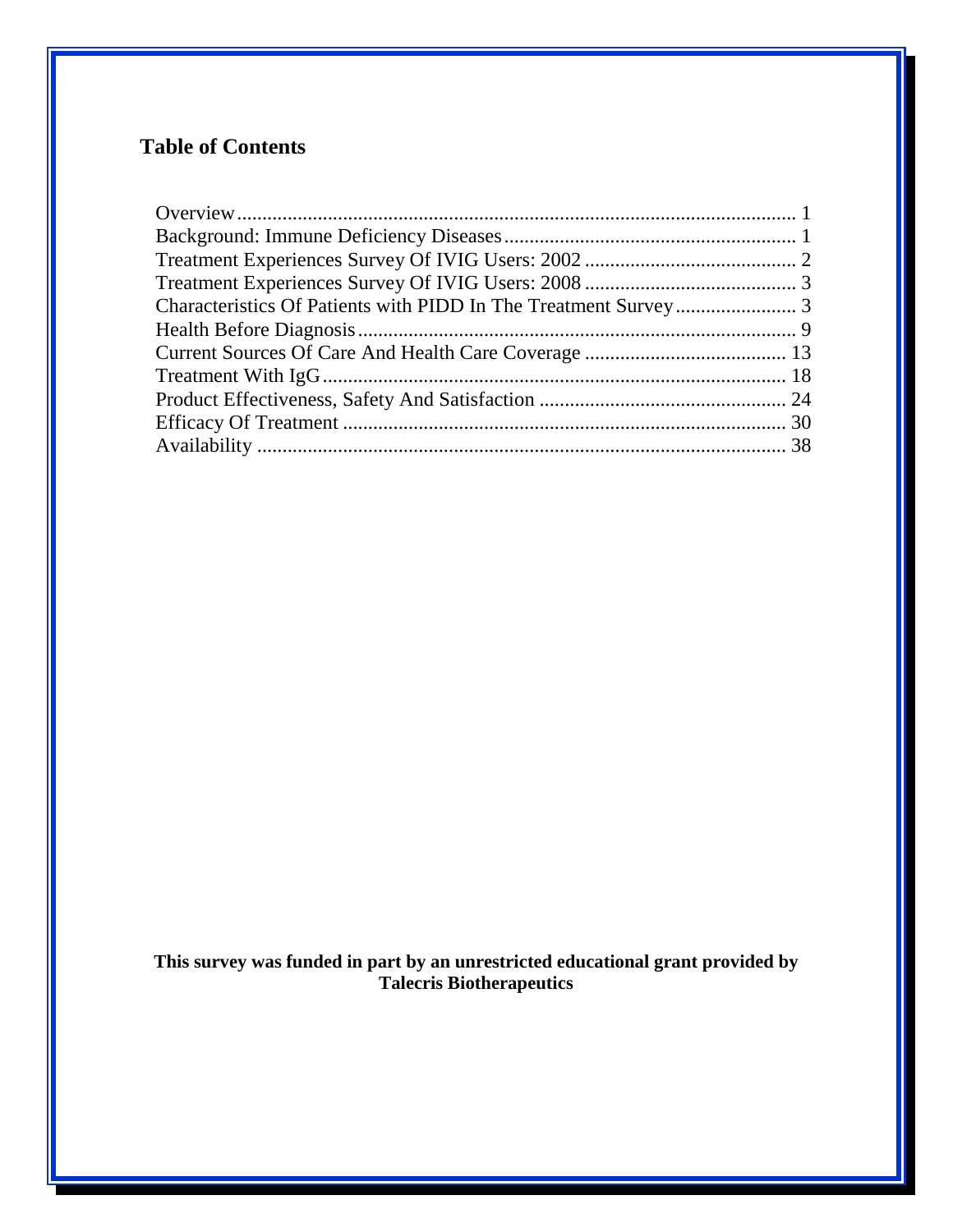# <span id="page-2-0"></span>**Overview**

The Immune Deficiency Foundation (IDF) conducted its Second National Survey of the Treatment Experiences and Preferences of Patients with Primary immunodeficiency Diseases in 2008. A total of 2,500 patients with primary immunodeficiency diseases (PIDD), who had reported either intravenous immunoglobulin (IVIG) therapy, or subcutaneous immunoglobulin (SCIG) therapy, were randomly selected from the IDF database for this survey. These individuals were mailed an eight-page, self-administered questionnaire, which they were asked to complete and return to IDF. A second mailing was made to those who did not respond to the first mailing. A total of 1,088 respondents returned a completed questionnaire for a 43.5% response rate. After removing cases of respondents with non-primary immunodeficiency disease diagnoses, or those not currently using immunoglobulin therapies, the survey yielded a total of 1,030 patients with primary immunodeficiency diseases who were currently being treated with either IVIG or SCIG. These cases provide a relatively large national sample of persons with primary immunodeficiency diseases, who have been treated with immunoglobulin therapy. Although this is not a probability sample from which we can make population estimates within known limits of sampling error, it provides the most representative sample currently available of patients with a rare disease from which we can examine treatment experiences.

### <span id="page-2-1"></span>**Background: Immunodeficiency Diseases**

Primary immunodeficiency diseases represent a class of disorders in which there is an intrinsic defect in the human immune systems (rather than immune disorders that are secondary to infection, chemotherapy, or some other external agent). In some cases, the body fails to produce any or enough antibodies to fight infection. In other cases, the cellular defenses against infection fail to work properly. There are more than 150 different primary immunodeficiency diseases currently recognized by the World Health Organization.

Medical recognition of primary immunodeficiency disease is a little more than fifty years old. Although these disorders may have existed in antiquity, it was not until the development of antibiotics that infections could be controlled long enough to recognize there was an underlying defect in the immune system. Also, the parallel development of gamma globulin in World War II provided a replacement therapy for the antibody deficiency forms of immune deficiency. Today, immunoglobulin replacement therapy (IG therapy) is available in intravenous (IVIG) and subcutaneous (SCIG) modes of administration.

The major health surveys conducted by the government in the United States, the National Health Interview Survey and the National Health and Nutrition Examination Survey, do not collect information on primary immunodeficiency diseases. No comprehensive population survey has ever been undertaken by the federal government to estimate the prevalence or the population characteristics of these diseases in the United States. The 2005 prevalence survey conducted by the Immune Deficiency Foundation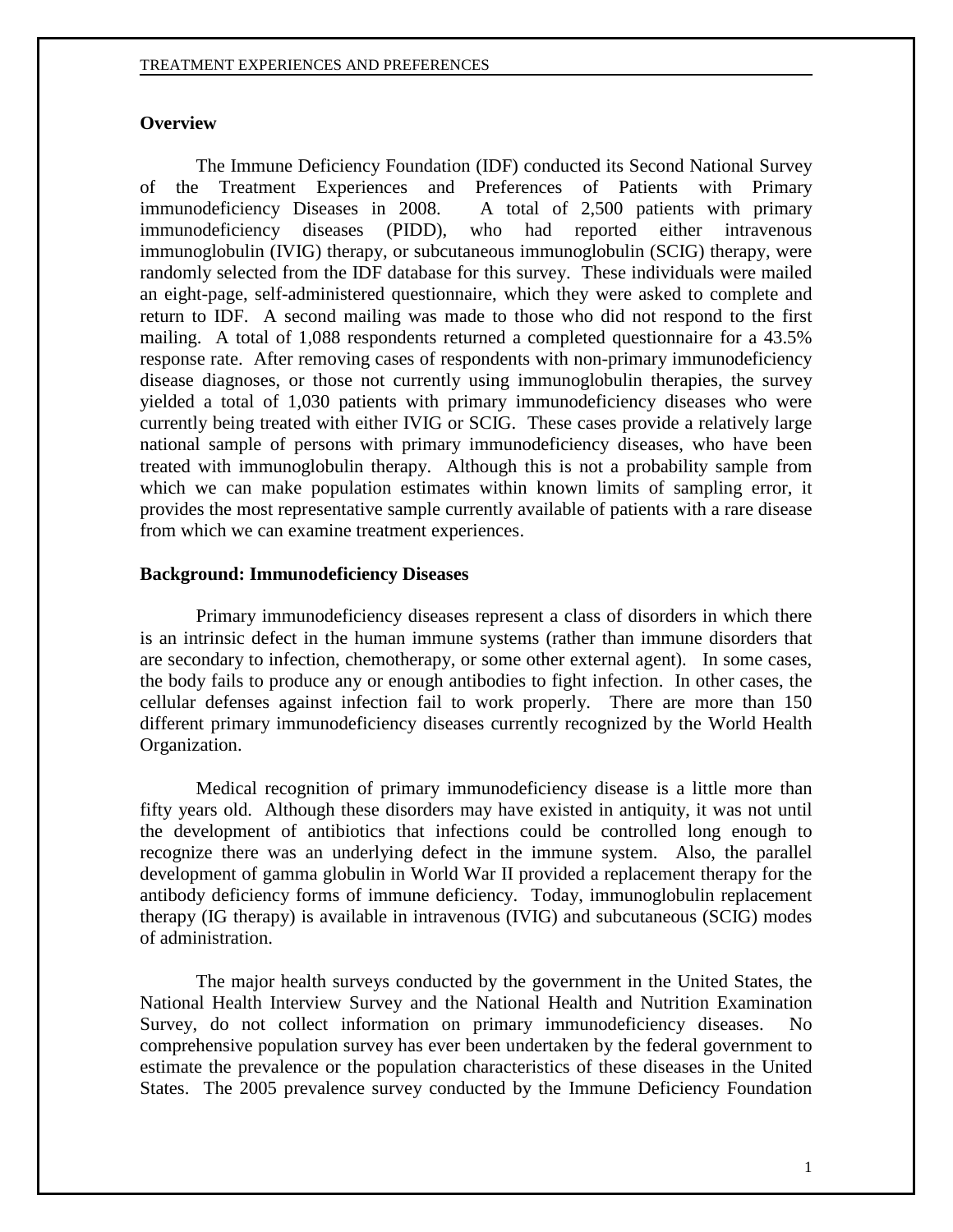provided the first reliable estimate of the prevalence of diagnosed primary immunodeficiency diseases in the United States. However, a probability sample of 10,000 households yielded only 23 cases of primary immunodeficiency diseases, which is too small to yield reliable estimates of the characteristics of patients and their treatment experiences. Hence, although these diseases are clinically described in the medical literature, there is no current, comprehensive portrait available of the patient with primary immunodeficiency disease, their medical condition and their treatment.

## <span id="page-3-0"></span>**Treatment Experiences Survey of IVIG Users: 2002**

In 1997 IDF conducted its first treatment survey based on respondents who stated that they were IVIG users in IDF's first patient survey. In 2002, the Immune Deficiency Foundation issued its first report on the Treatment Experiences and Preferences among Patients with Primary immunodeficiency Diseases. Two national surveys of patients with primary immunodeficiency diseases conducted by IDF in 1996/97 and 2002 provided the sampling frame for a follow-up survey of 1,000 persons identified as currently using intravenous immunoglobulin (IVIG). The treatment survey was first mailed to the 2,589 unique cases with a name and address in a database that could be linked with the 1996 patient survey information. However, since the 1996 survey information was more than five years old, a very substantial portion of the sample was expected to be bad addresses. The original addresses were matched with the National Change of Address database to update these addresses where possible.

An eight-page questionnaire with a cover letter was mailed by SRBI to these persons on August 29, 2002. The cover letter included toll-free numbers for both IDF and SRBI. The package included a postage-paid business reply envelope for respondents to return the completed questionnaire. A postcard reminder was sent to all potential respondents one week later. The questionnaire for the "old patients" from the 1996 survey was sent to all, regardless of their reported IVIG use in 1996/97. Consequently, the questionnaire for this population was structured so that patients who were no longer using IVIG ended the interview.

A second sample of new patients that did not participate in the 1996 survey was drawn from the Second National Patient Survey. Only patients with primary immunodeficiency diseases who were currently using IVIG to treat their condition were included in this sample. Assuming a response rate of approximately fifty percent to the second survey, nearly 1,000 eligible participants from the 2002 survey were sent questionnaire for the treatment survey. The first mailing to the new patients was sent on November 9, 2002. A second mailing to non-respondents was sent on January 2, 2003. A total of 651 out 957 (68.0%) cases in the "new patient" sample completed and returned the treatment questionnaires by the end of the field period.

The 2002 Treatment Experiences report was based on the first 1,186 completed questionnaires from the "old patient" and "new patient" samples. This included 535 patients who currently use IVIG, who were first identified in the baseline 1996 survey. It also includes 651 patients currently using IVIG who were first identified in the 2002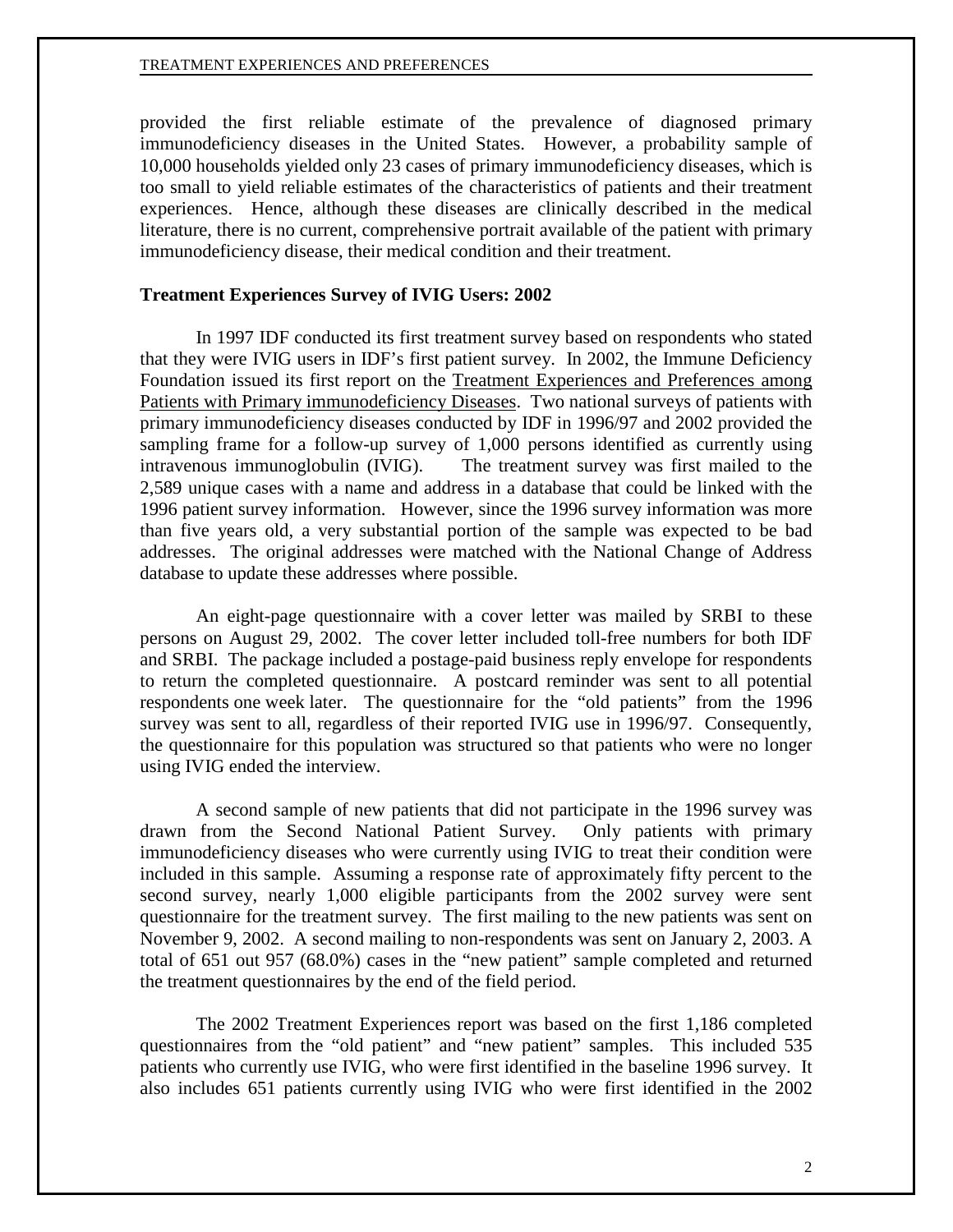survey. The findings from the 2002 survey have been widely used by patients, health providers, third party payers and manufacturers to understand treatment patterns and outcomes in this population.

# <span id="page-4-0"></span>**Treatment Experiences Survey of IG Therapy Users: 2008**

There have been a number of developments since 2002 that are likely to have affected the pattern of treatment for patients with primary immunodeficiency diseases. First, since the earlier treatment survey, subcutaneous immunoglobulin has emerged as a treatment option with a licensed product in the United States. Second, changes to Medicare have affected reimbursement for IVIG, which has had an impact on site of service and access to treatment for Medicare patients. Third, there is anecdotal evidence that reimbursement for IVIG has become more difficult from private third-party payers as well. Fourth, standards of care guidelines for the treatment of primary immunodeficiency disease have been developed and disseminated within the specialist community. Finally, changes in the size and demographics of the PIDD population may have affected the patterns of treatment in that community. Consequently, IDF conducted a Third Treatment Experiences Survey among patients with PIDD in 2008.

A sampling frame for the Third Treatment Survey was constructed from the IDF patient database. The Foundation constructed a listing of persons identified as users of IG therapy in previous IDF surveys or new patients that had been identified as IgG users in the database. Next, all non-patients, deceased patients and non-US addresses were removed from this listing, which was then matched with the National Change of Address database to update addresses where possible. Finally, 2,500 potential respondents were selected from this sampling frame through random case selection. The sample size for the survey was selected to ensure a minimum sample size of 1,000 completed interviews, equivalent to the achieved sample for the 2002 Treatment Survey.

An eight-page questionnaire with a cover letter was initially mailed to the sample of 2,500 persons between July 9<sup>th</sup> and August 20, 2008. The package included a postagepaid business reply envelope for respondents to return the completed questionnaire. A second mailing to non-respondents began on a rolling basis on August 26, 2008. A total of 1,088 questionnaires were returned (43.5% response rate). From that total, 13 cases were eliminated for being neither a patient nor parent/caretaker of a person with PIDD, 7 cases were eliminated due to a diagnosis other than PIDD, and 38 cases were eliminated for having never used IG therapy. This resulted in a total of 1,030 cases in the sample, which form the basis for this report.

## <span id="page-4-1"></span>**Characteristics of Patients with PIDD in the 2008 Treatment Survey**

The population for the Treatment Survey was restricted to those patients with primary immunodeficiency diseases who have been treated with immunoglobulin therapy. Immunoglobulin is the medically recommended treatment for some, but not all primary immunodeficiency diseases. In the 1996 national survey of nearly 3,000 patients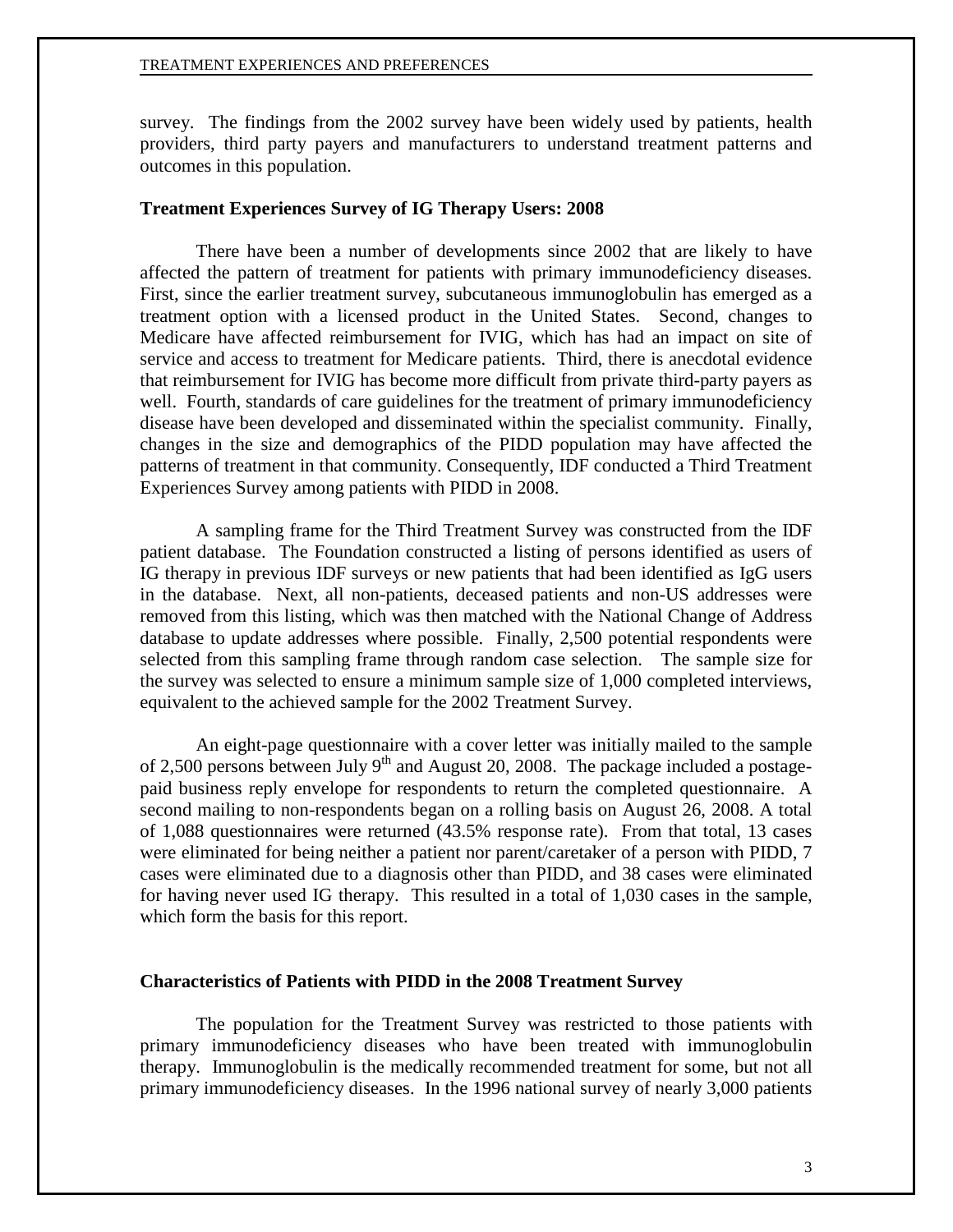with primary immunodeficiency diseases, 70% reported that they had been treated with IVIG. In the Third National Patient Survey in 2007, 83% reported that they had ever been treated regularly with IVIG or SCIG.

Nearly three-quarters (73%) of respondents in the 2008 Treatment Survey were Patients with PIDD. Only 24% were either patients or caregivers of a patient with PIDD, and just 2% were both a patient and the caregiver/parent of a patient (Figure 1).

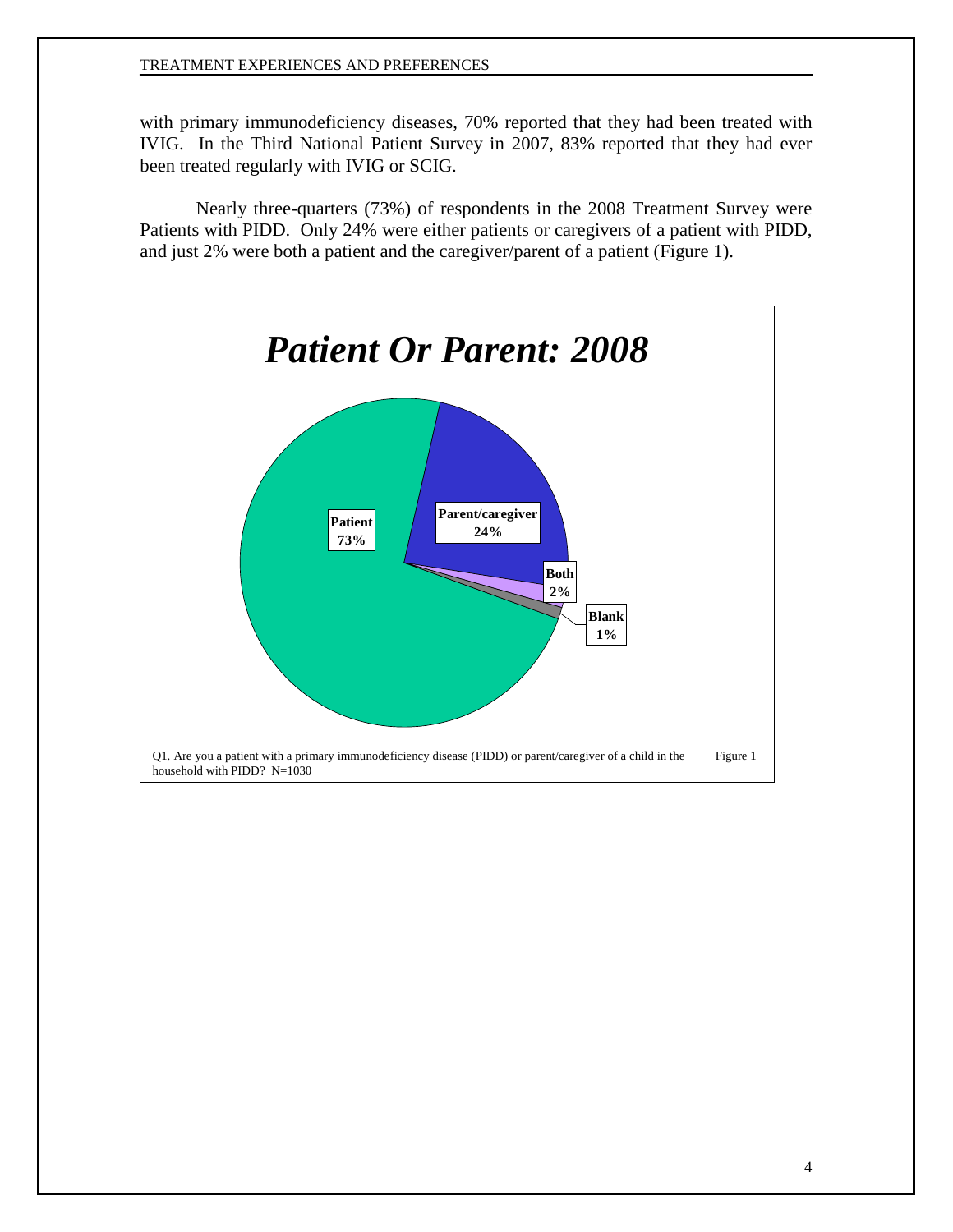Similar to the findings of the 2002 report, primary immunodeficiency diseases are no longer a pediatric condition. Only one-in-ten patients (10%) were aged 12 or younger in 2008, compared to 14% in 2002. Eight percent were adolescents, aged thirteen to seventeen in 2008, compared to 9% in 2002. In total, only 18% of patients in the 2008 Treatment Survey were under the age of 18. Six years ago, in the 2002 study, 23% of patients were under 18 (Figure 2).

Twelve percent are young adults, aged 18 to 29, and 16% of the patient population is 30 to 44 years old. Nearly forty percent of patients (39%) are middle aged, 45 to 64 years old, and, sixteen percent (16%) of Patients with PIDD that have been treated with immunoglobulin therapy in 2008 are aged 65 or older. In 2002, only 8% of PIDD current users of IVIG were aged 65 and older (Figure 2).

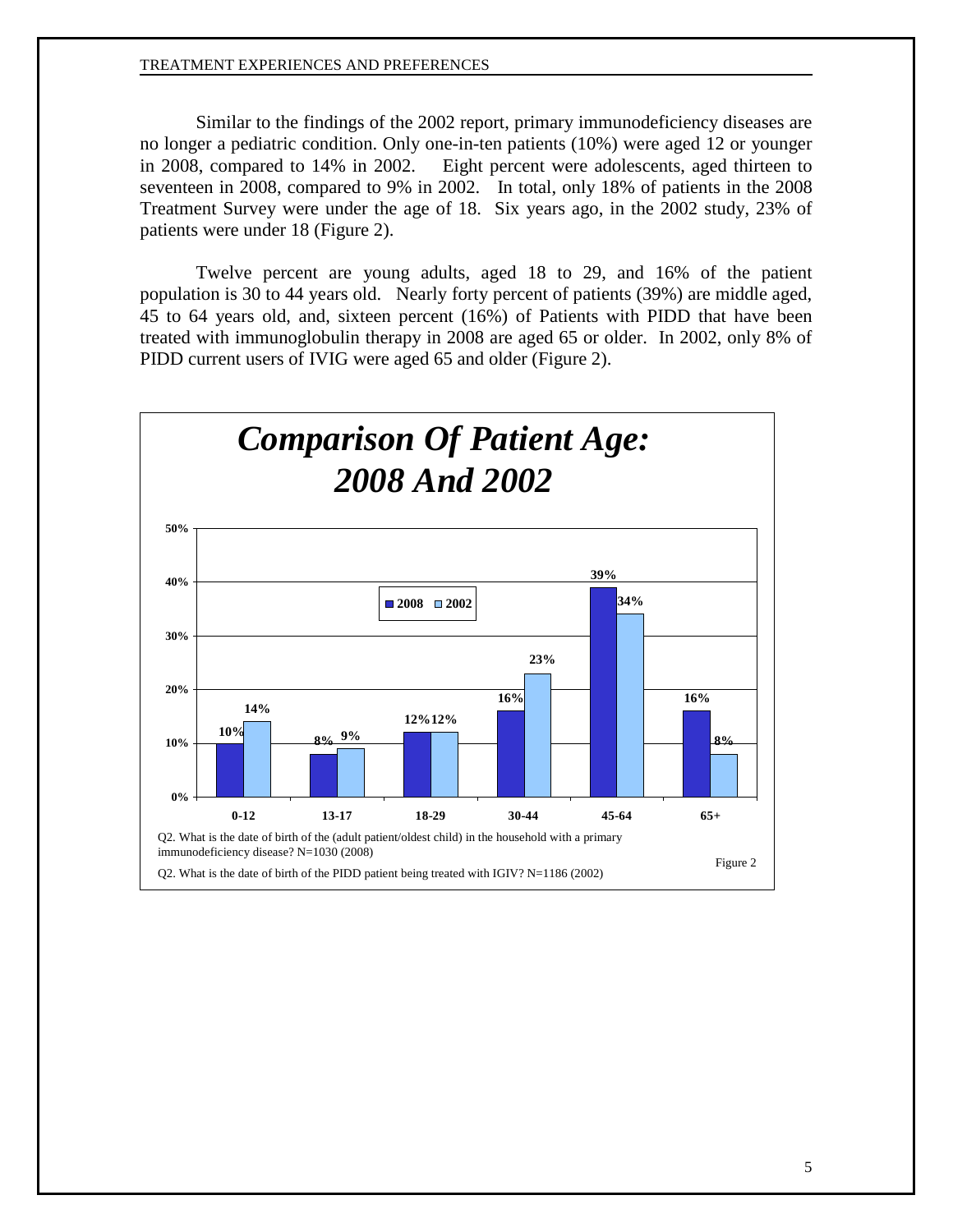In the 2008 treatment survey, 39% of respondents were male and 61% were female. There was a slightly higher percentage of males in the 2002 survey (43%) and a slightly lower percentage (57%) of females (Figure 3). There are, however, dramatic differences across age groups. Among respondents under 18, 71% were male, and just 29% were female. Among respondents over 18, the ratio of males to females drops to 33% male, 67% female.

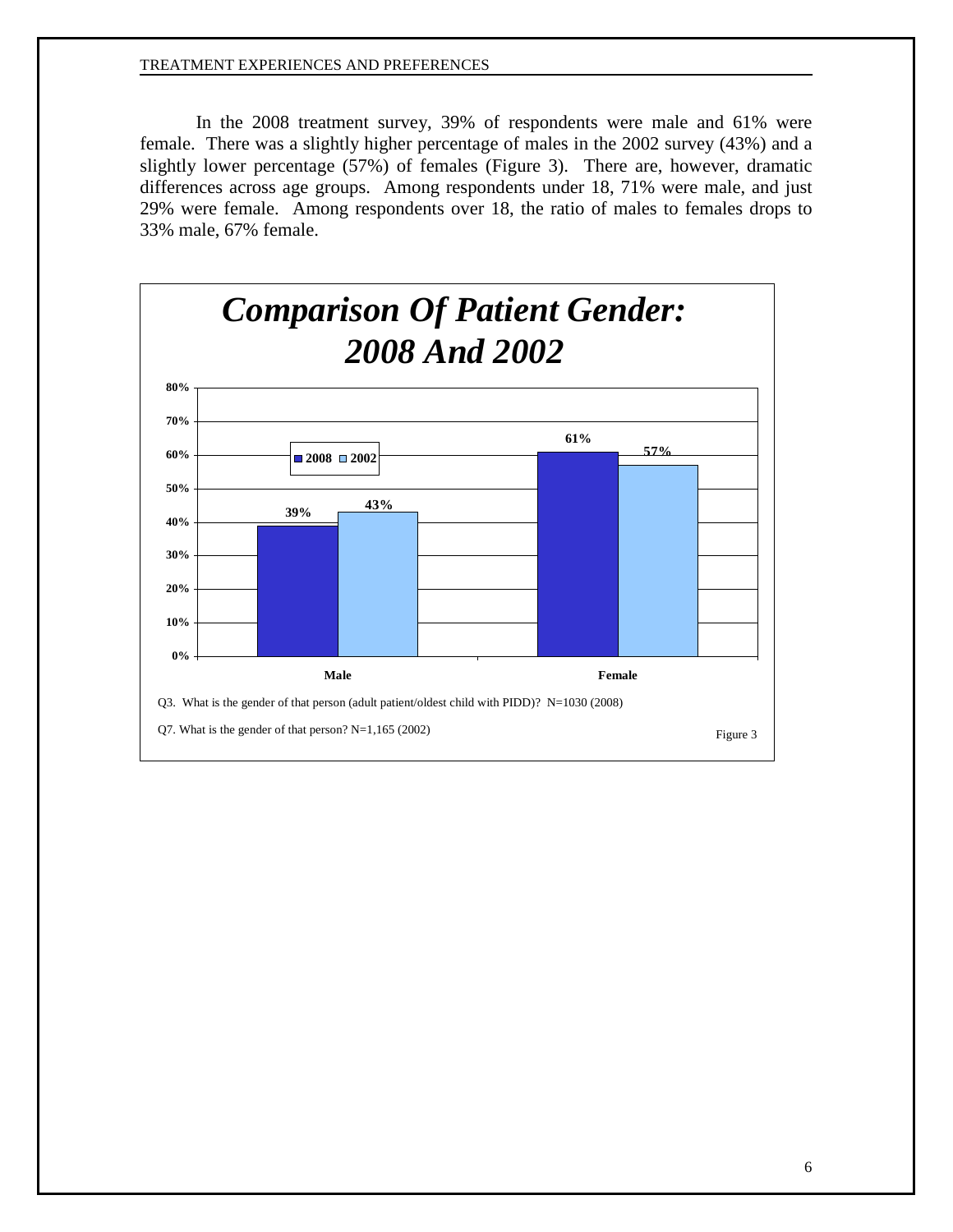One-third of respondents in the Treatment Survey (32%) had been diagnosed with a primary immunodeficiency disease before the age of 18. Four percent of respondents had been diagnosed before the age of 1, 15% were diagnosed between ages 1 and 5, 9% between ages 6 and 12, and 4% between ages 13 and 17. Another 10% were diagnosed as young adults, between the ages of 18 and 29. Just over one quarter (26%) were diagnosed between ages 30 and 44, and another 24% were diagnosed between ages 45 and 64. Only 2% of respondents in the Treatment Survey were diagnosed as having a primary immunodeficiency disease at age 65 or older (Figure 4).

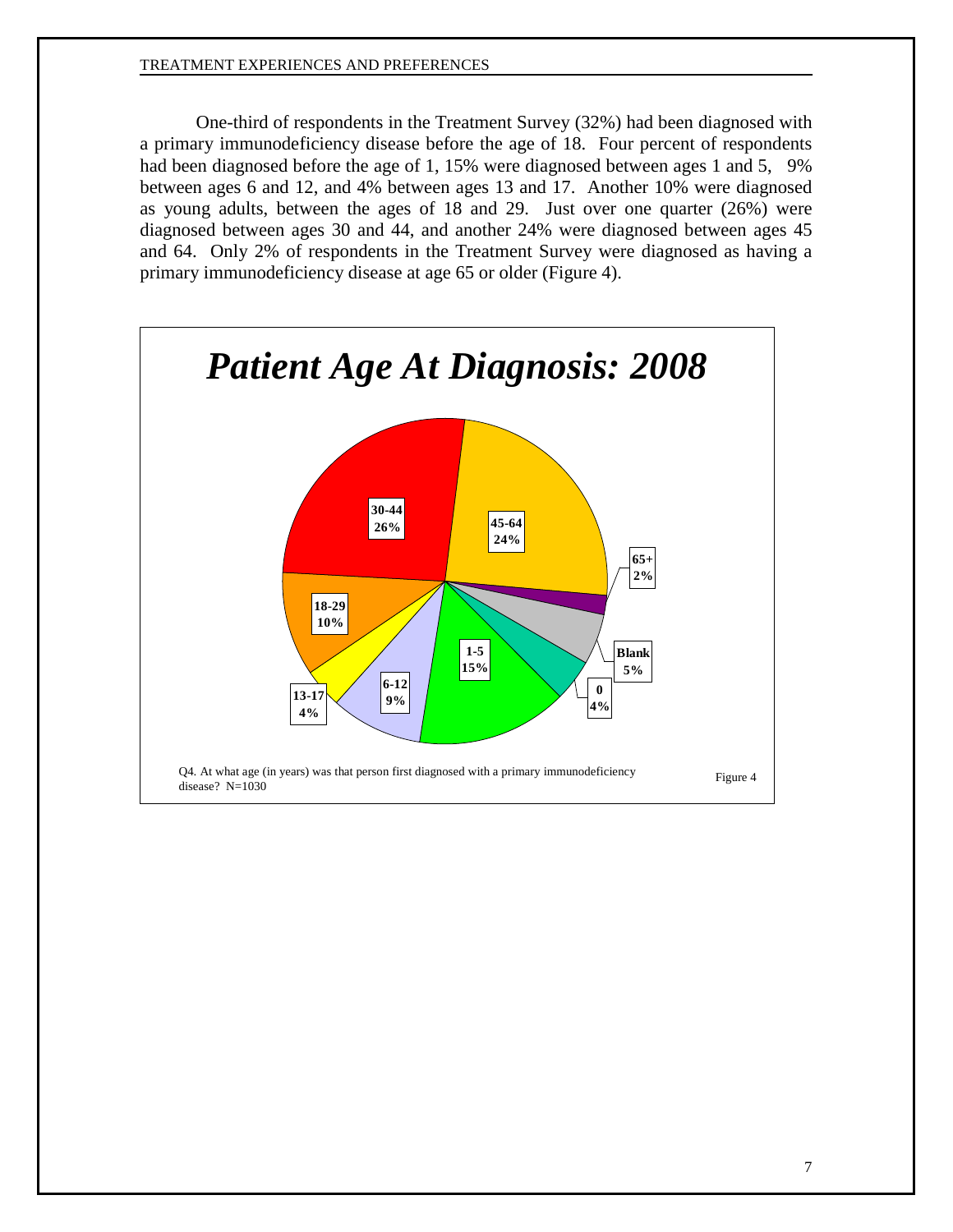Most respondents (79%) had no family history of primary immunodeficiency disease (Figure 5). However, about one in five of these Patients with PIDD did have other family members with the disease, including 5% having a diagnosed brother, 4% having a diagnosed daughter, son or sister, 2% with a diagnosed mother and 1% with a diagnosed father. Another 6% had some other family member that had been diagnosed with a primary immunodeficiency disease.

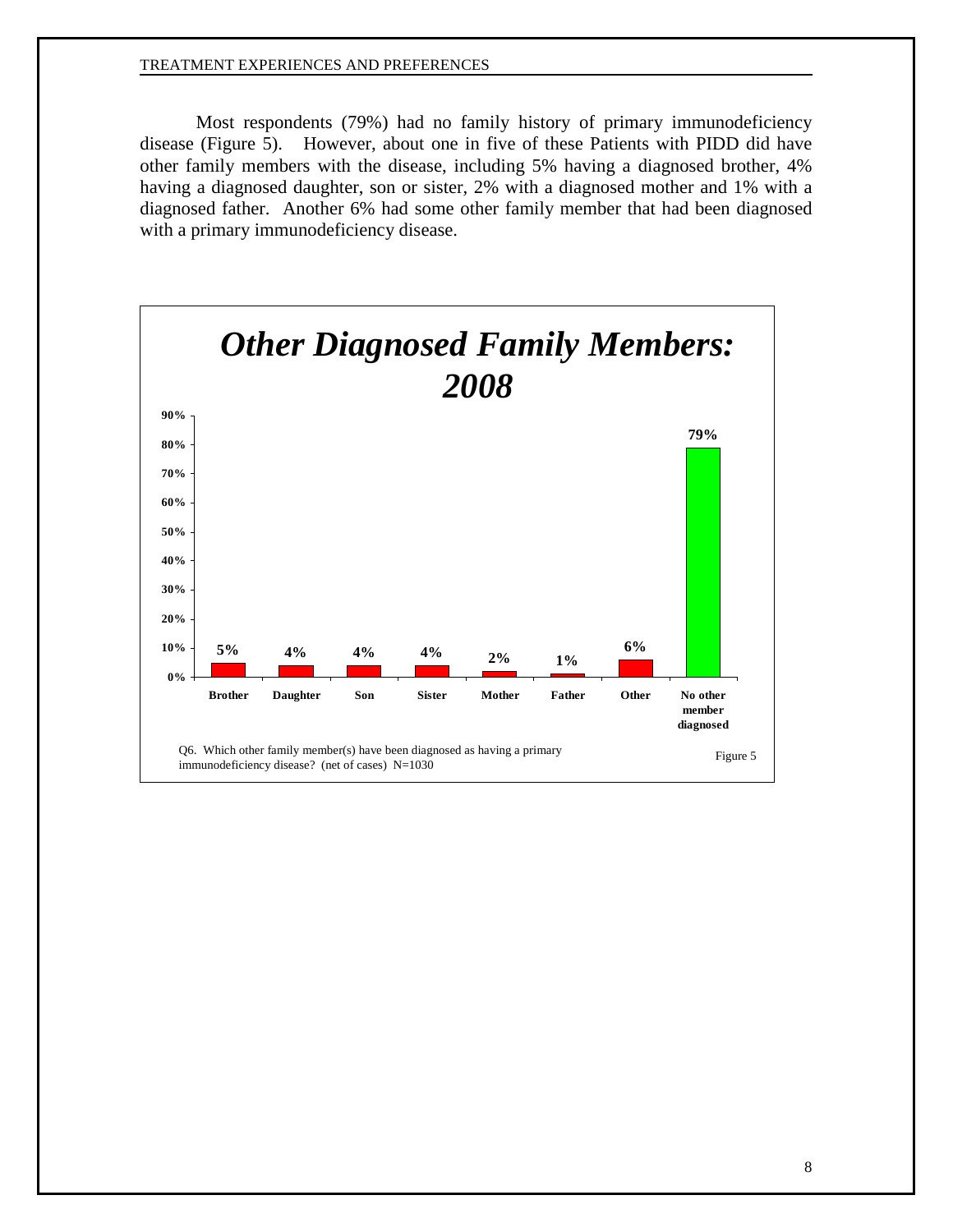# <span id="page-10-0"></span>**Health Before Diagnosis**

Although the vast majority of patients with PIDD have no family history of immune deficiency diseases, almost all experienced repeated, serious or unusual infections prior to diagnosis. More than nine in ten Patients with PIDD (93%) that have been treated with immunoglobulin therapy reported experiencing repeated, serious, or unusual infections prior to diagnosis (Figure 6). Only 6% reported no serious or repeated infections prior to diagnosis.

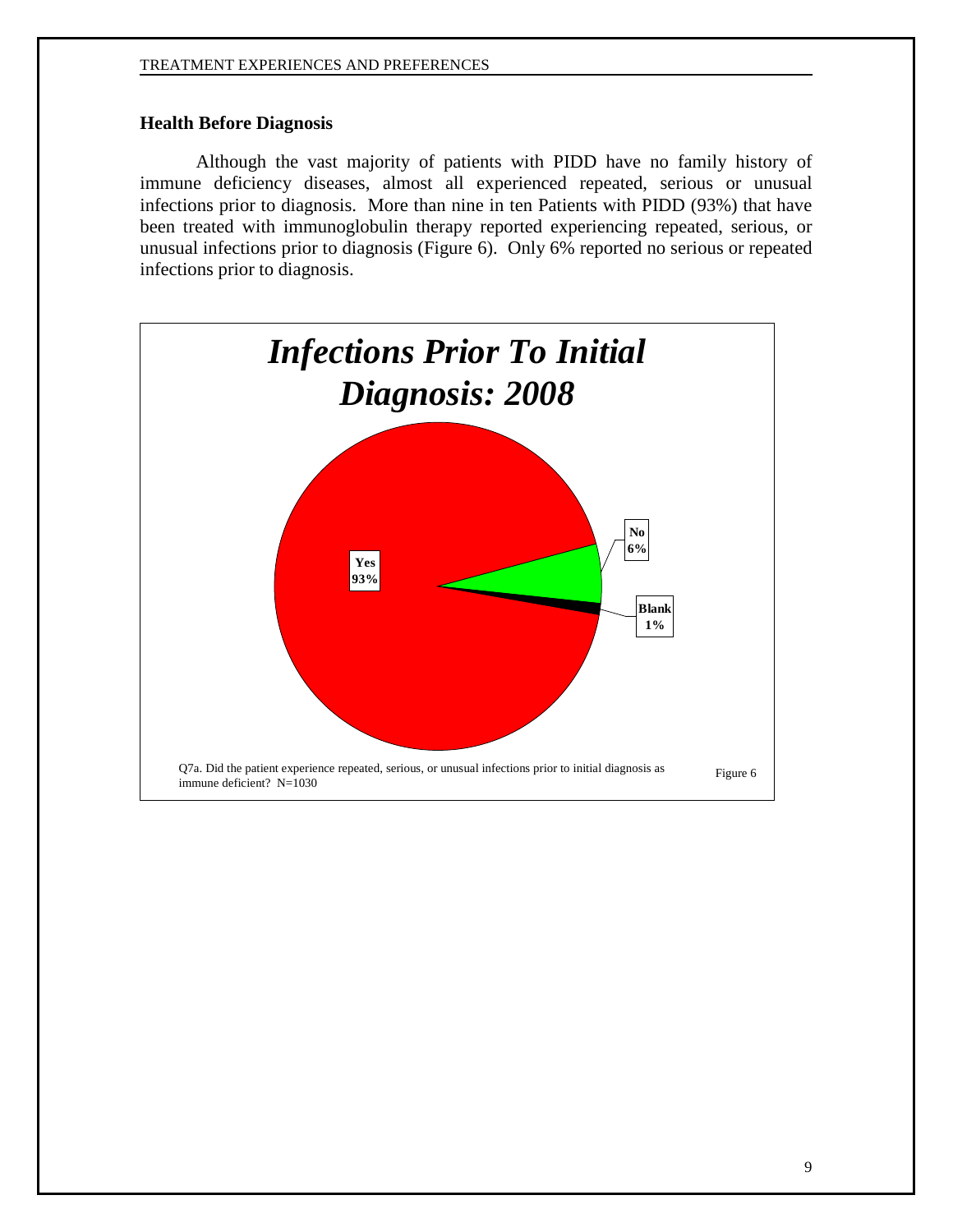Only 10% of patients missed no days of work or school in the 12 months prior to diagnosis. Another 10% missed 1 week or less, 12% missed between 1 and 2 weeks, 18% missed between two weeks and 1 month, 11% missed between 32 and 100 days, and another 7% missed over 100 days (Figure 7). Excluding those who were too young to go to work or school (16%) and those who did not answer the question (16%), the survey found that Patients with PIDD were too sick to attend work or school or perform their usual activities an average of 36.8 days during the 12 months prior to diagnosis.

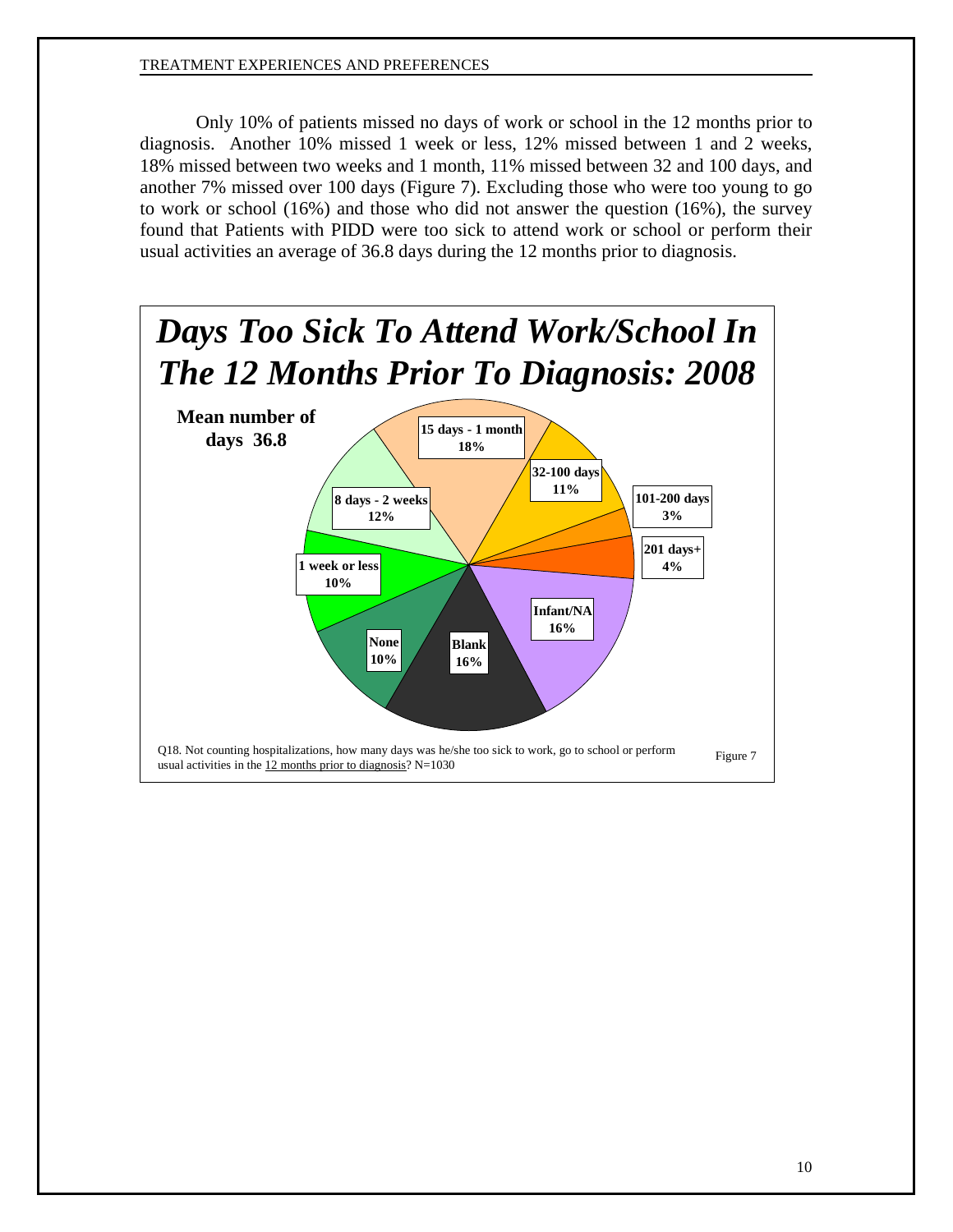Only a little less than one-third of patients with PIDD (32%) reported that they were never hospitalized before diagnosis as immune deficient. Another 11% were hospitalized only once prior to diagnosis, while 19% were hospitalized 2-3 times. By contrast, 11% of patients with PIDD were hospitalized 4-5 times before diagnosis, and 10% were hospitalized 6-10 times. Another 5% reported 11-20 hospitalizations, and 3% reported over 20 hospitalizations before being diagnosed as immune deficient (Figure 8). The cost of undiagnosed primary immunodeficiency to patients, the health care system and society as a whole is staggering, just in terms of hospitalizations.

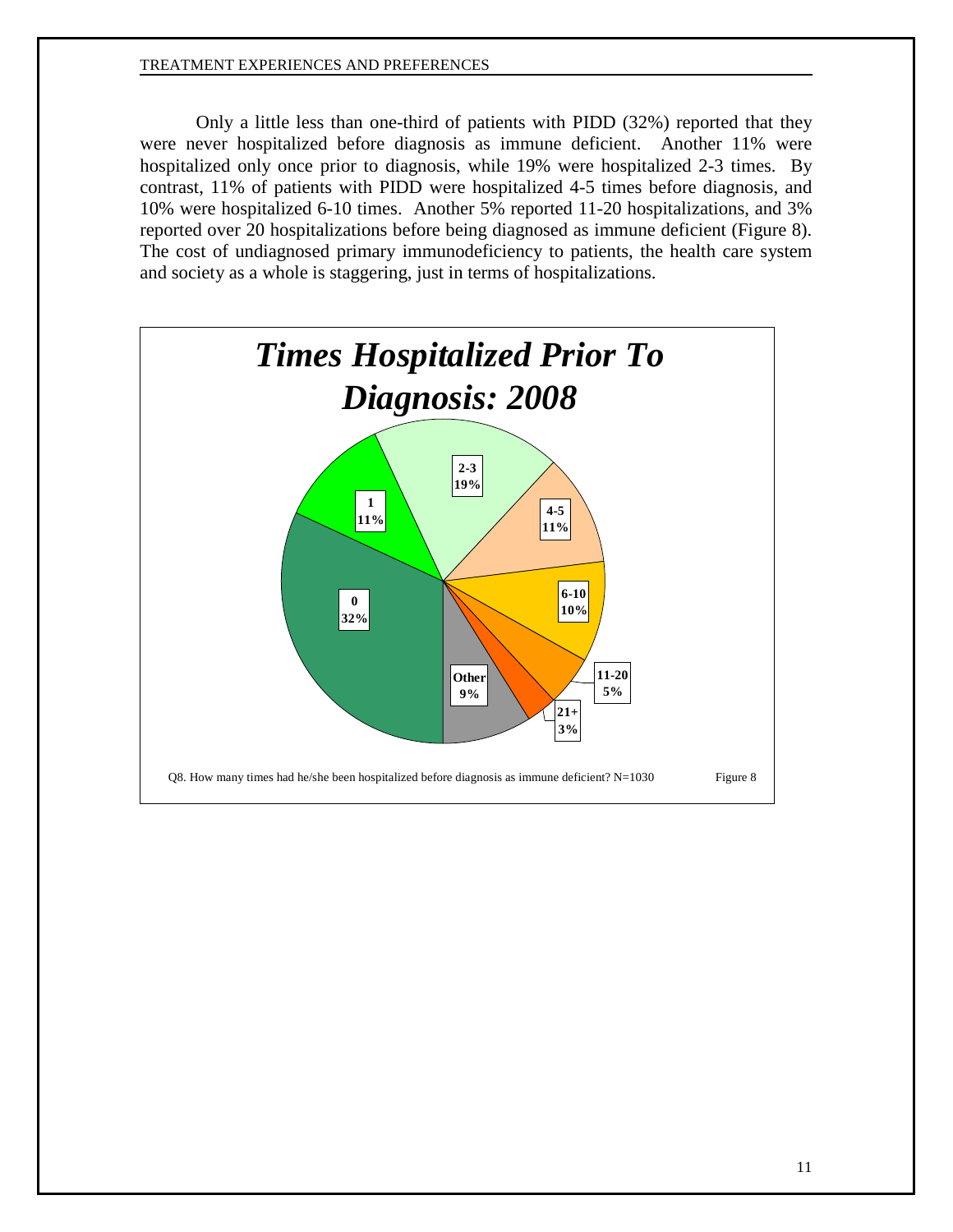As a result of late diagnosis, and repeated and severe infections prior to diagnosis, over one half of patients with PIDD reported at least some permanent impairment before their diagnosis as immune deficient. Nearly two out of five patients with PIDD reported permanent impairment of lung function (37%) prior to diagnosis. Additionally, 17% had permanent impairment to digestive function, 13% hearing loss or impairment, 8% neurological impairment, 7% loss of mobility, and 5% had either vision loss or impairment. Another 11% had some other permanent impairment or loss prior to diagnosis as immune deficient (Figure 9).

<span id="page-13-0"></span>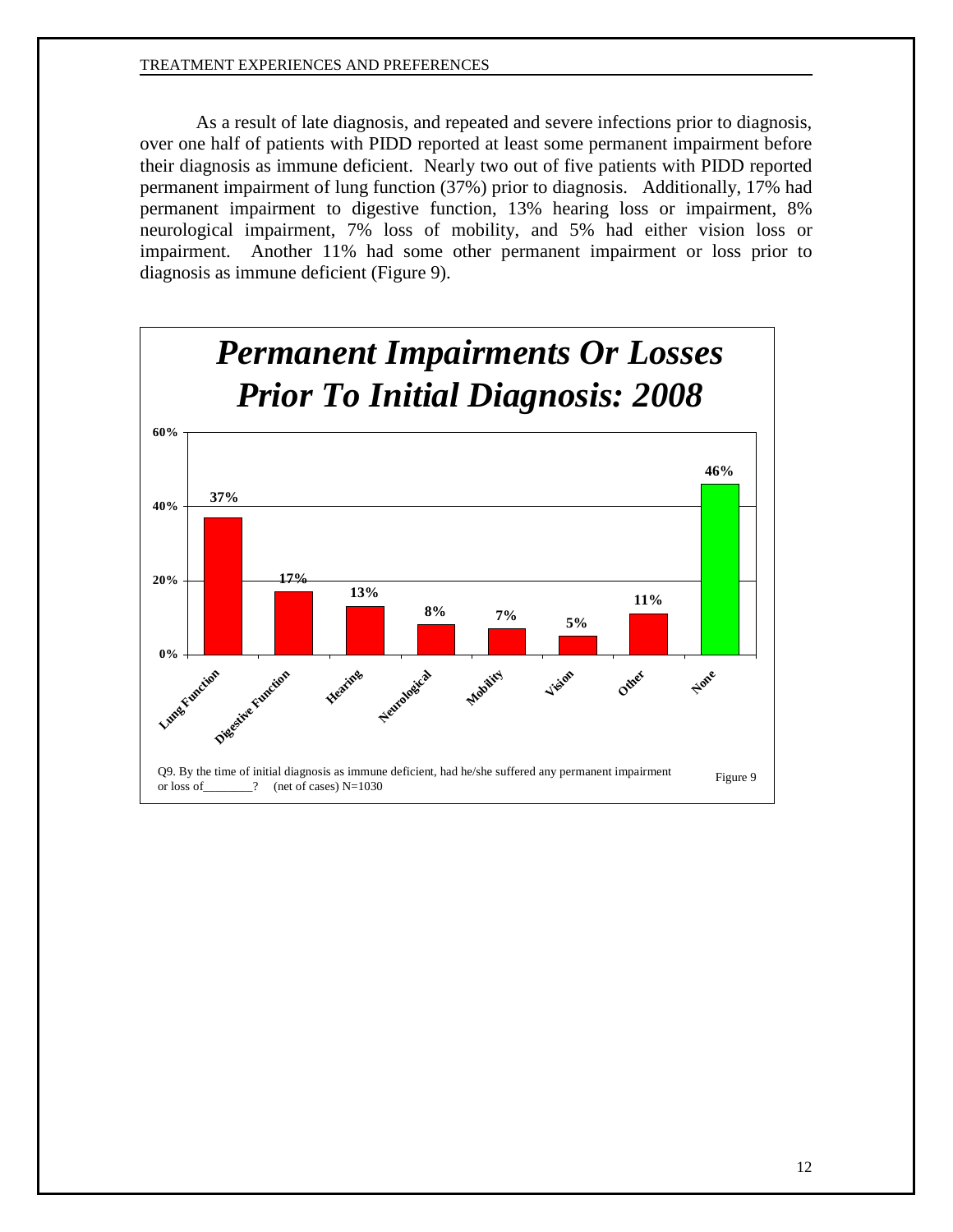# **Current Sources of Care and Health Care Coverage**

The majority of patients with primary immunodeficiency diseases who have been treated with immunoglobulin therapy see a primary care doctor most often for their health care, not a specialist. More than half of patients reported that the doctor they see most often for their health care is in family practice (26%), internal medicine (21%) or pediatrics (8%). However, one-in-five (21%) reported that they see an immunologist most often for their primary health care. Only a minority reported seeing other specialists most often for their health care, including 3% who see a pulmonologist as their primary doctor, 2% use an allergist, 1% each say they see an ear, nose and throat specialist (ENT) or hematologist, and 3% reported seeing an other type of doctor most often for their health care (Figure 10).

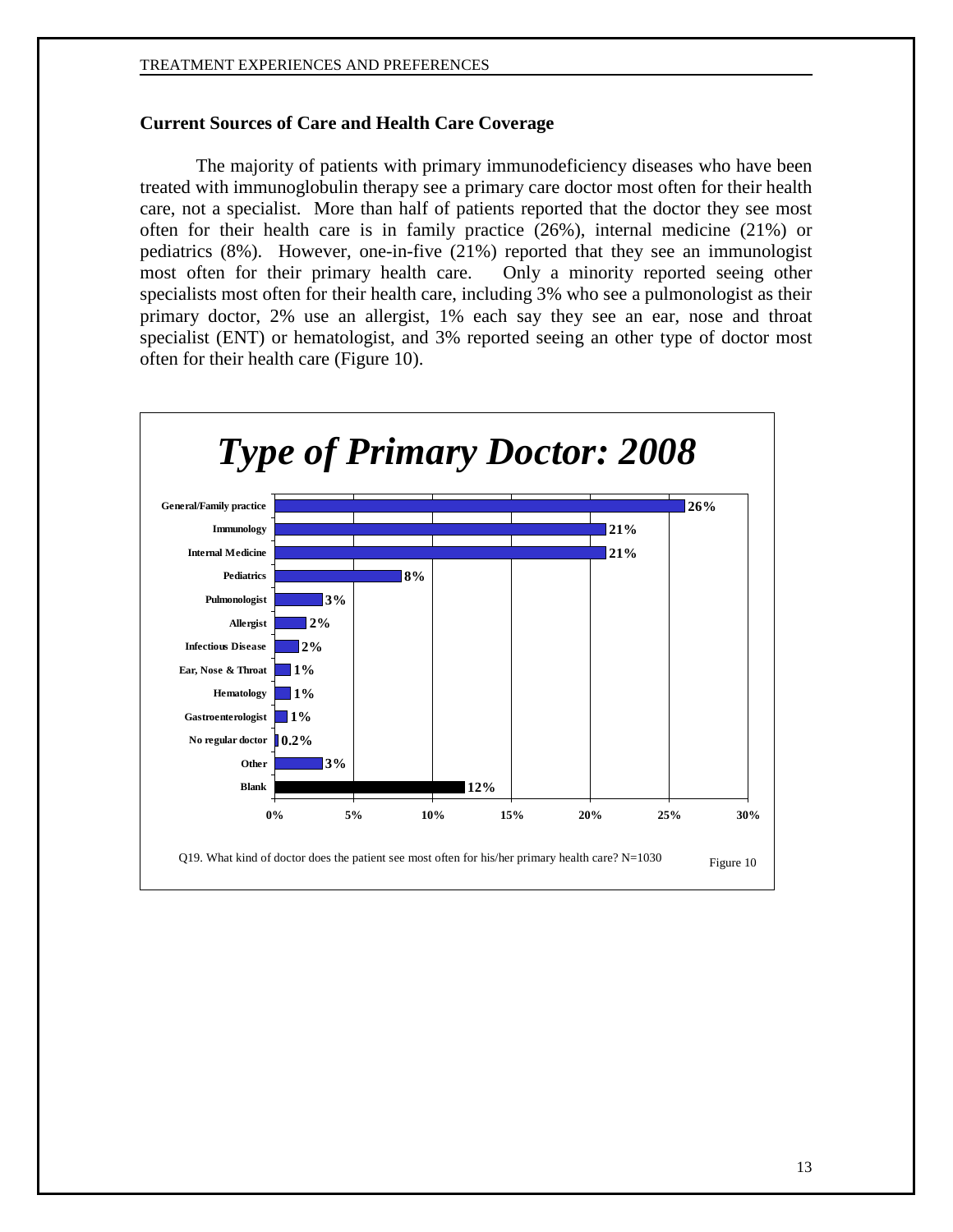However, only a quarter of patients with PIDD (24%) said that they did not see another physician for the treatment and management of their immune deficiency condition. Three-quarters of these patients with PIDD (74%) reported that there was another physician responsible for the treatment and management of their PIDD (Figure 11). Among patients who had another doctor who was responsible for treatment and management of their primary immunodeficiency disease, over three-quarters (78%) said they saw an immunologist to treat their PIDD. In addition, 11% saw an allergist, 10% a hematologist, 5% a pulmonologist, 4% an infectious disease doctor, and 3% saw an ENT specialist. Another 8% had another type of doctor to treat their PIDD (Figure 12). Hence, while most patients with PIDD that have used immunoglobulin therapy rely on a primary care doctor as their main source of health care, the vast majority report also having a specialist responsible for the management and treatment of their PIDD condition.

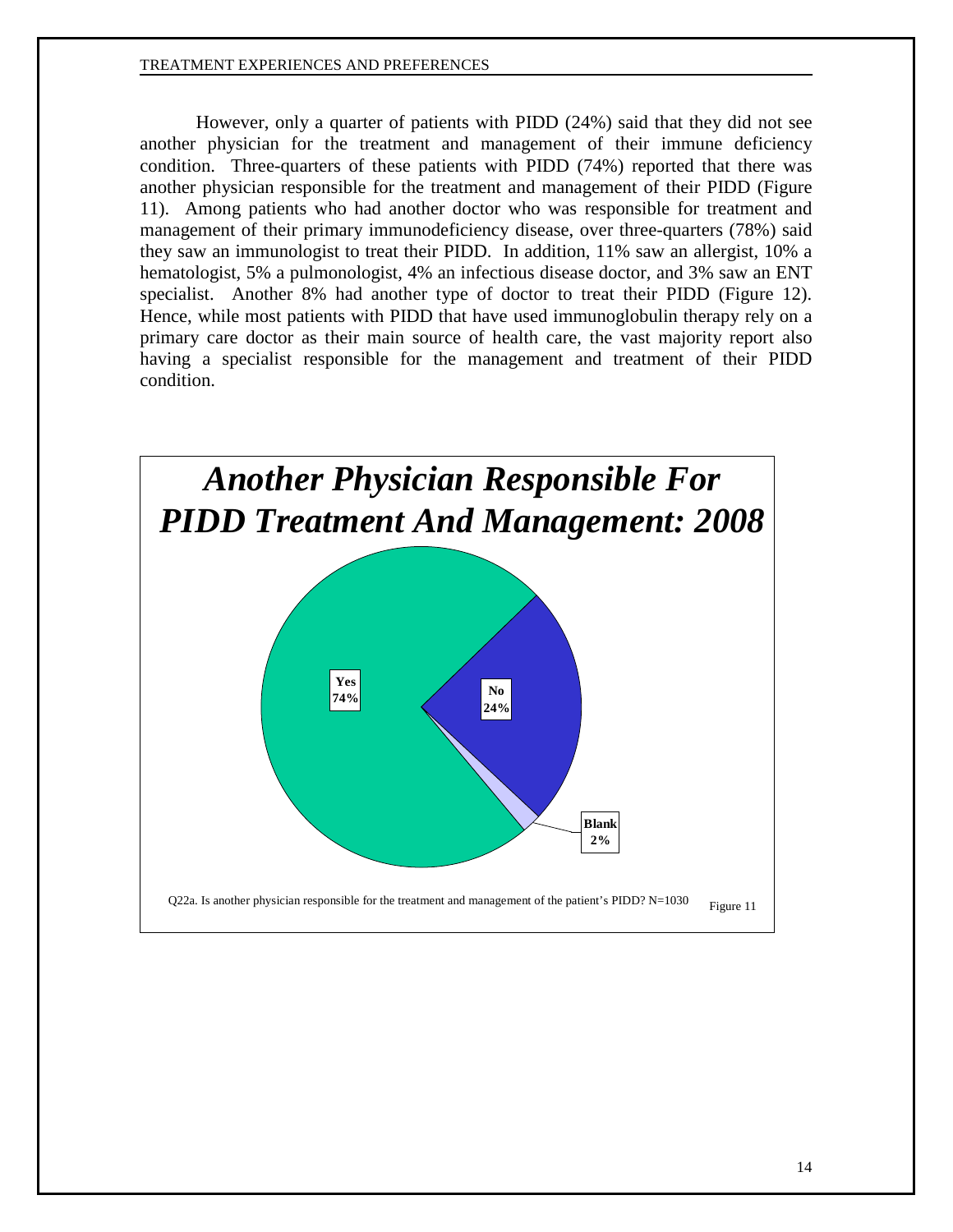

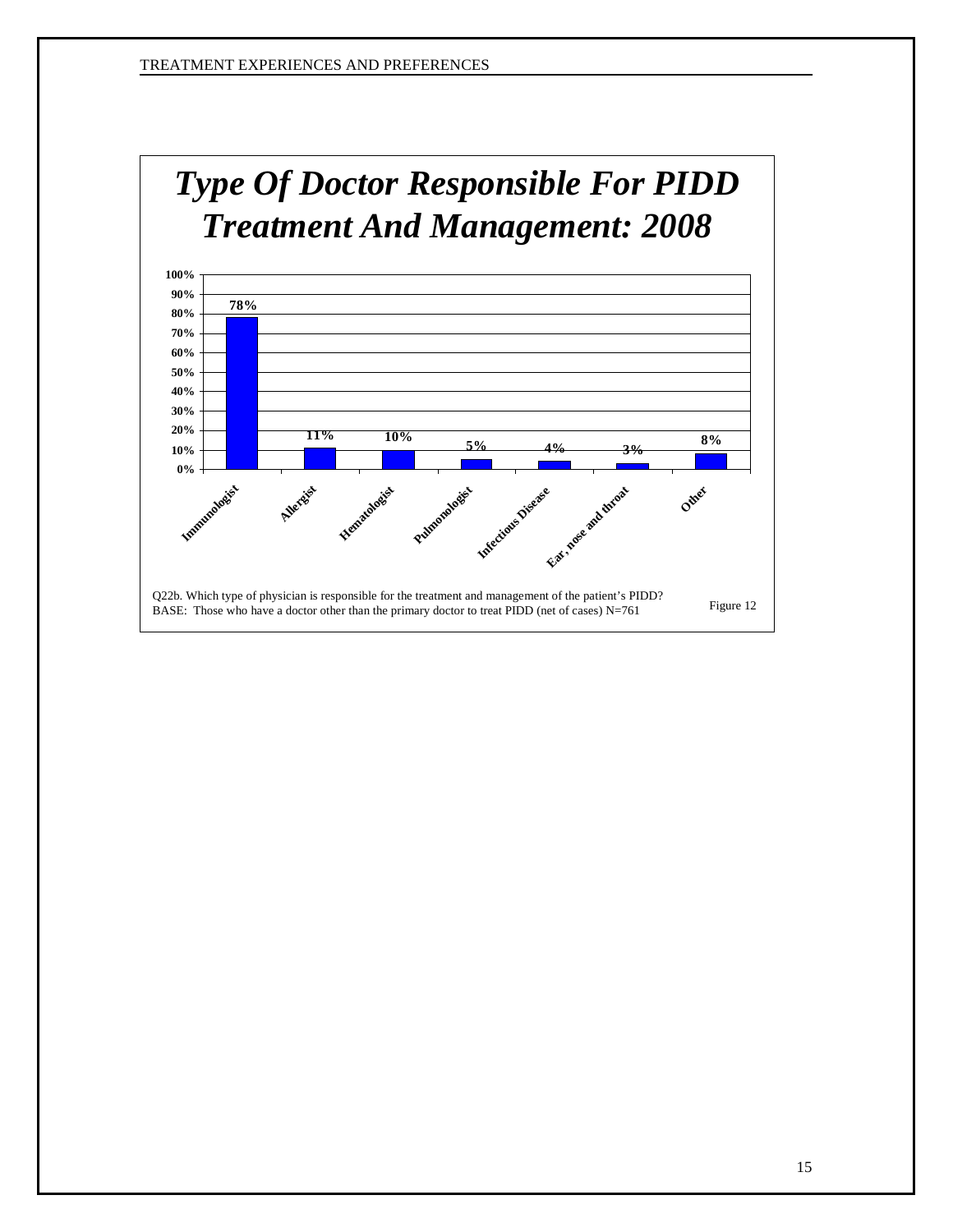Moreover, in addition to their primary doctor and the doctor most responsible for the treatment of their immune deficiency disease, more than four out of five patients with PIDD (82%) saw at least one other specialist during the past year. Between one-quarter and one third of patients with PIDD saw a hematologist (35%), dermatologist (30%), ENT specialist (28%) pulmonologist (27%), or an immunologist (26%) other than their primary care doctor and the one responsible for the management of their condition. Twenty-two percent saw another allergist or cardiologist. One in seven patients with PIDD (16%) have seen an endocrinologist in the past year, while others report seeing an infectious disease specialist (13%), gastroenterologist (12%), rheumatologist (5%) or neurologist (3%) in the past year. Only 18% of patients saw none of these specialists unless they were their primary care doctor or the one responsible for the treatment of their immune deficiency disease (Figure 13).

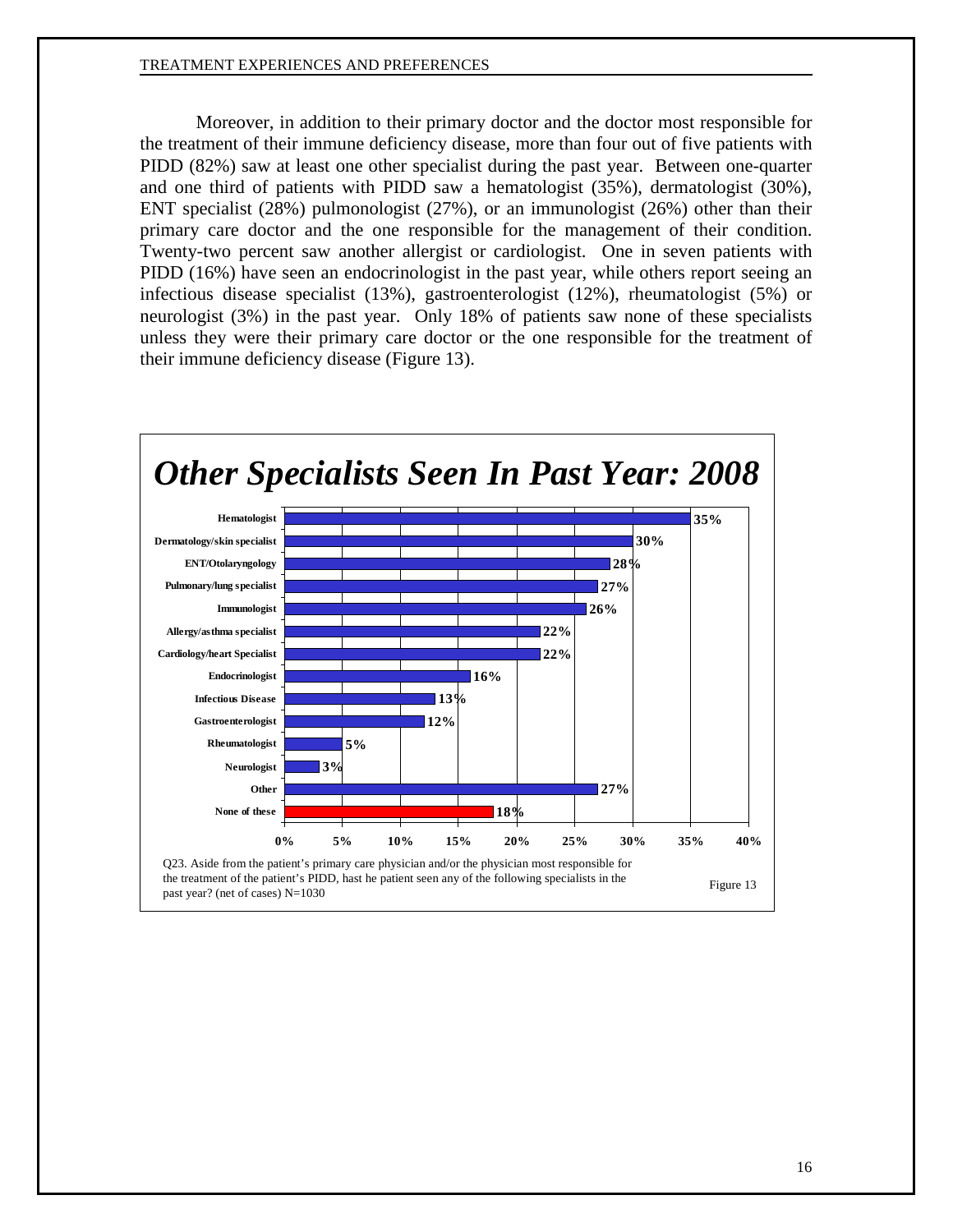Almost all persons with primary immunodeficiency diseases being treated with IgG had some form of health insurance coverage. The majority (66%) had insurance through an employer group policy. Ten percent reported health care coverage through a non-employer group policy, while 7% had an individual policy. More than a quarter of the Patients with PIDD in this sample (28%) had Medicare coverage, while 10% had Medicaid coverage, and 2% were covered by a state or county health program. Three percent had health coverage through COBRA. Nine percent reported other forms of coverage, such as military or veterans. Less than one percent reported no health care coverage through any of these sources (Figure 14).

<span id="page-18-0"></span>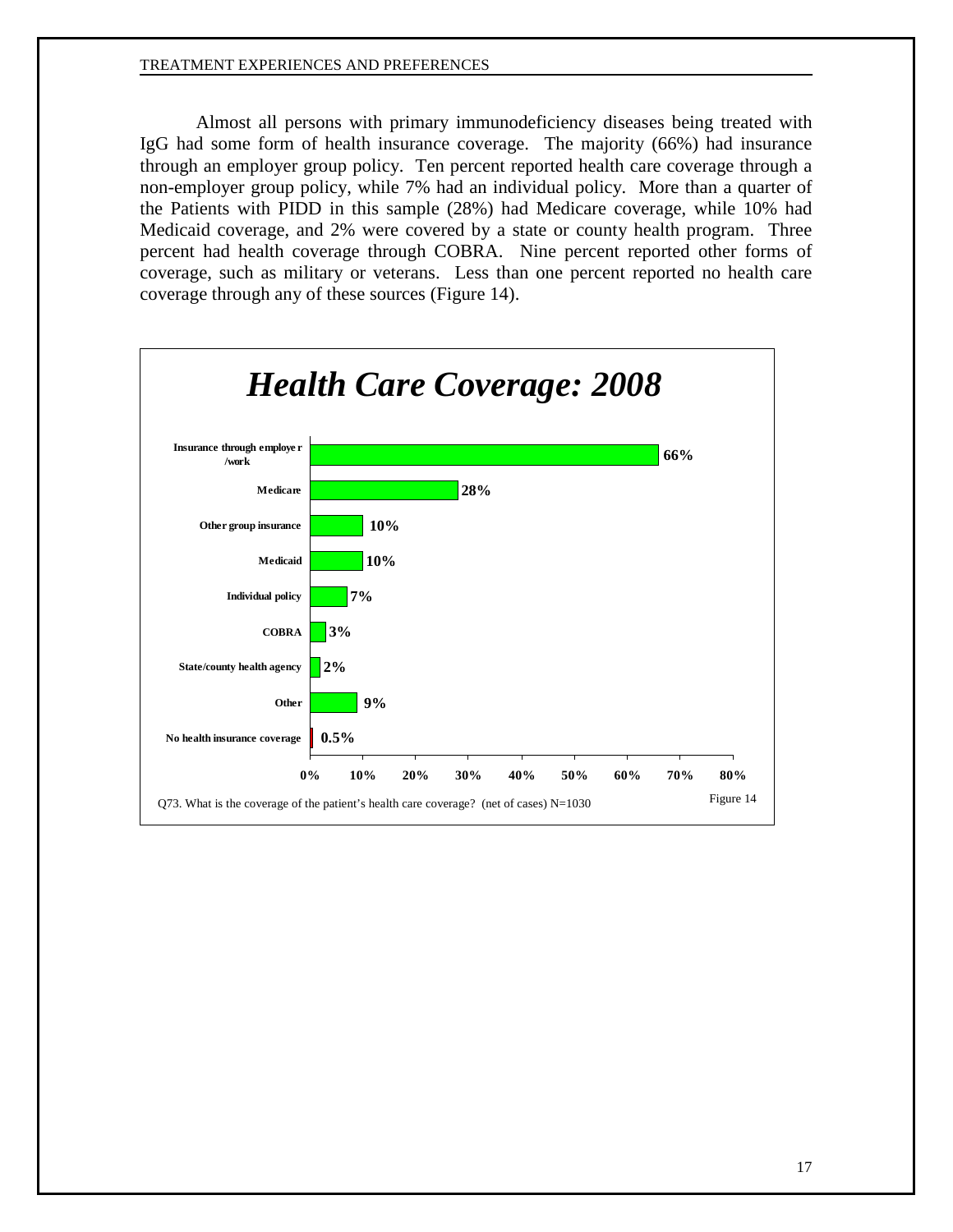# **Treatment with IG Therapy**

The Treatment Survey is restricted to patients with primary immunodeficiency diseases who have ever been treated with either IVIG (intravenous immunoglobulin) or SCIG (subcutaneous immunoglobulin). Almost all of these patients (93%) have been treated with IVIG, including those who have only been treated with IVIG (75%) and another 18% who have been treated with both IVIG and SCIG. A quarter of this sample has been treated with SCIG, including 7% who have only been treated with SCIG and another 18% who have been treated with both IVIG and SCIG (Figure 15). It should be noted that the proportion of SCIG users in the sample should not be used as a market estimate since the patients with PIDD in the IDF database are more likely to be exposed to SCIG as a treatment option either through the IDF or through the major medical centers from which many of the IDF connected patients are drawn.

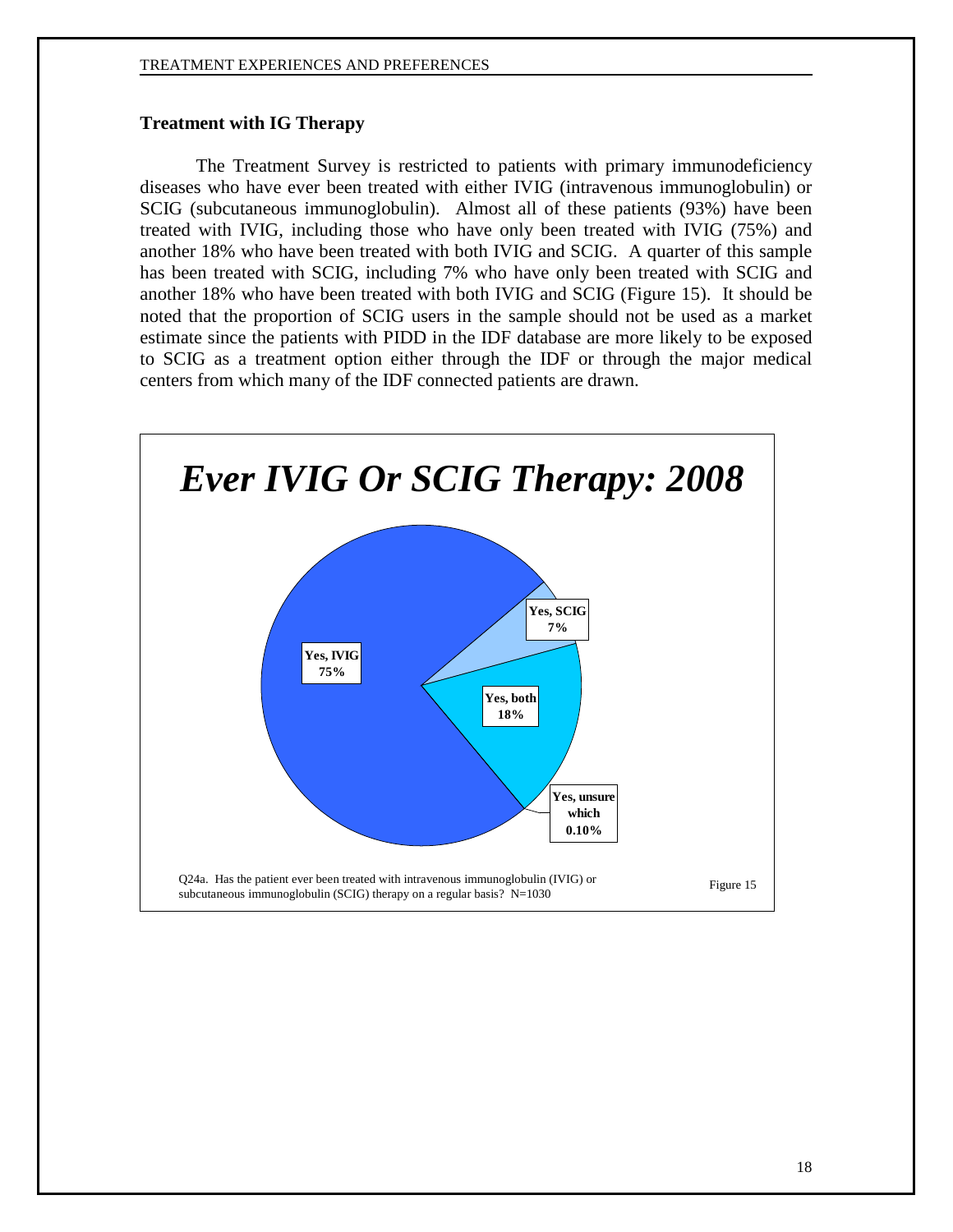Nearly seven in ten patients with PIDD (69%) in the treatment sample are currently using IVIG. Another 23% of the patients in the sample are currently using SCIG. Seven percent of respondents who have been treated in the past with either IVIG or SCIG are no longer using IG therapy (Figure 16). Once again, these proportions are more likely to reflect the nature of the patients with PIDD known to IDF, rather than true market share. However, the treatment survey provides very useful subsample sizes of IVIG users, SCIG users, and former IG therapy users for our analysis.

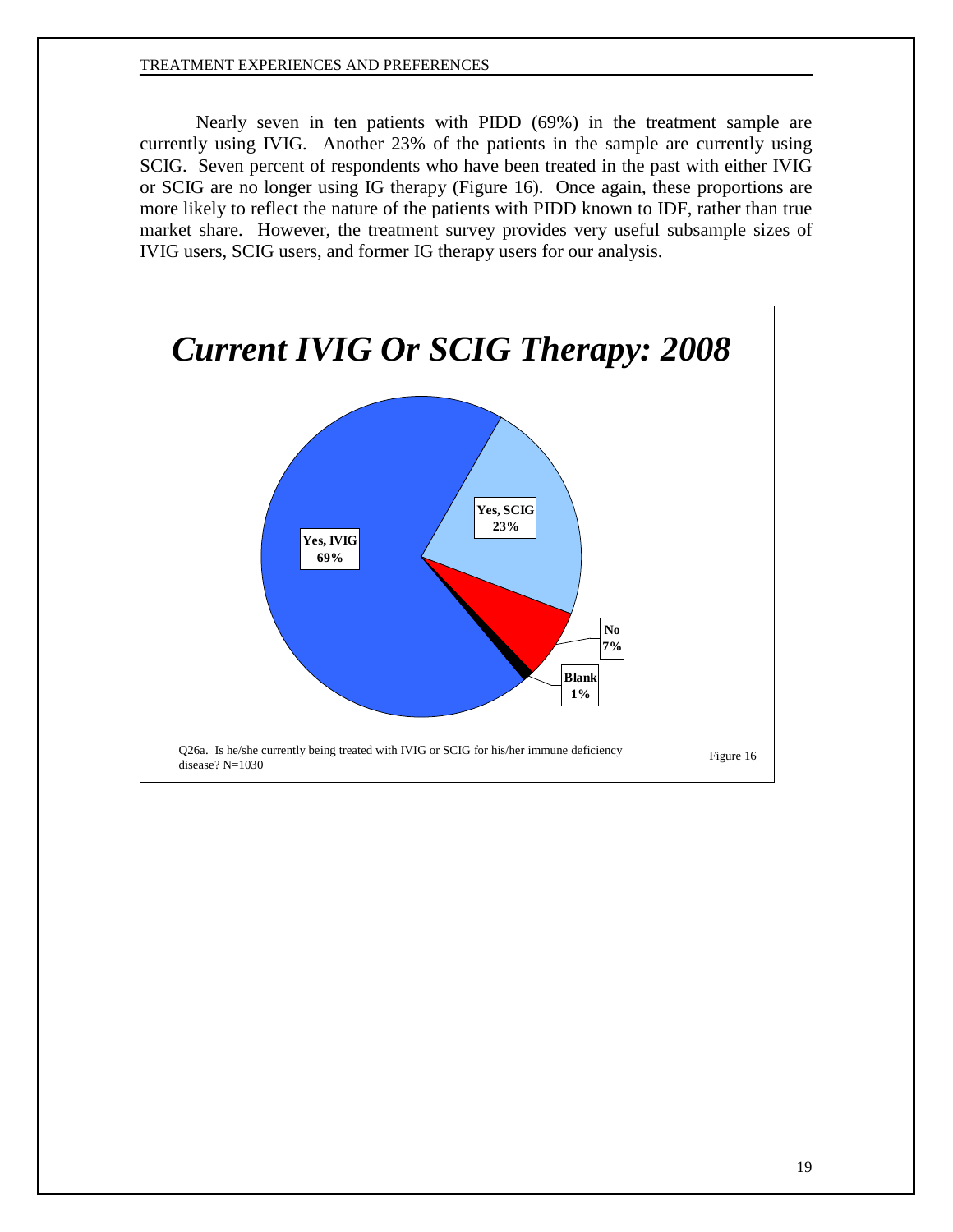Among patients that are no longer being treated with IG therapy, nearly two in five (39%) report that IG therapy is no longer prescribed for them. Of greater concern, 29% of patients with PIDD who have discontinued immunoglobulin therapy had to stop due to a lack of insurance or inadequate insurance, and 18% claimed it was too expensive despite good insurance. For 8% of those who have stopped, safety issues or side effects were a concern, and for 6% availability was a problem. Forty-two percent of patients no longer using IG therapy reported other or additional issues as the reason why they have stopped (Figure 17).



The appropriateness for IG therapy depends on the specific diagnosis of primary immunodeficiency disease. The current IDF Clinical Care Guidelines for Patients with Primary Immunodeficiency Diseases recommend treatment with immunoglobulin for Agammaglobulinemia, Common variable immunodeficiency (CVID), Hyper IgM, Wiskott-Aldrich, and Severe combined immunodeficiency (SCID). Specific antibody deficiency, which may be a part of IgG subclass deficiency, is also indicated, although IgG subclass deficiency alone is not.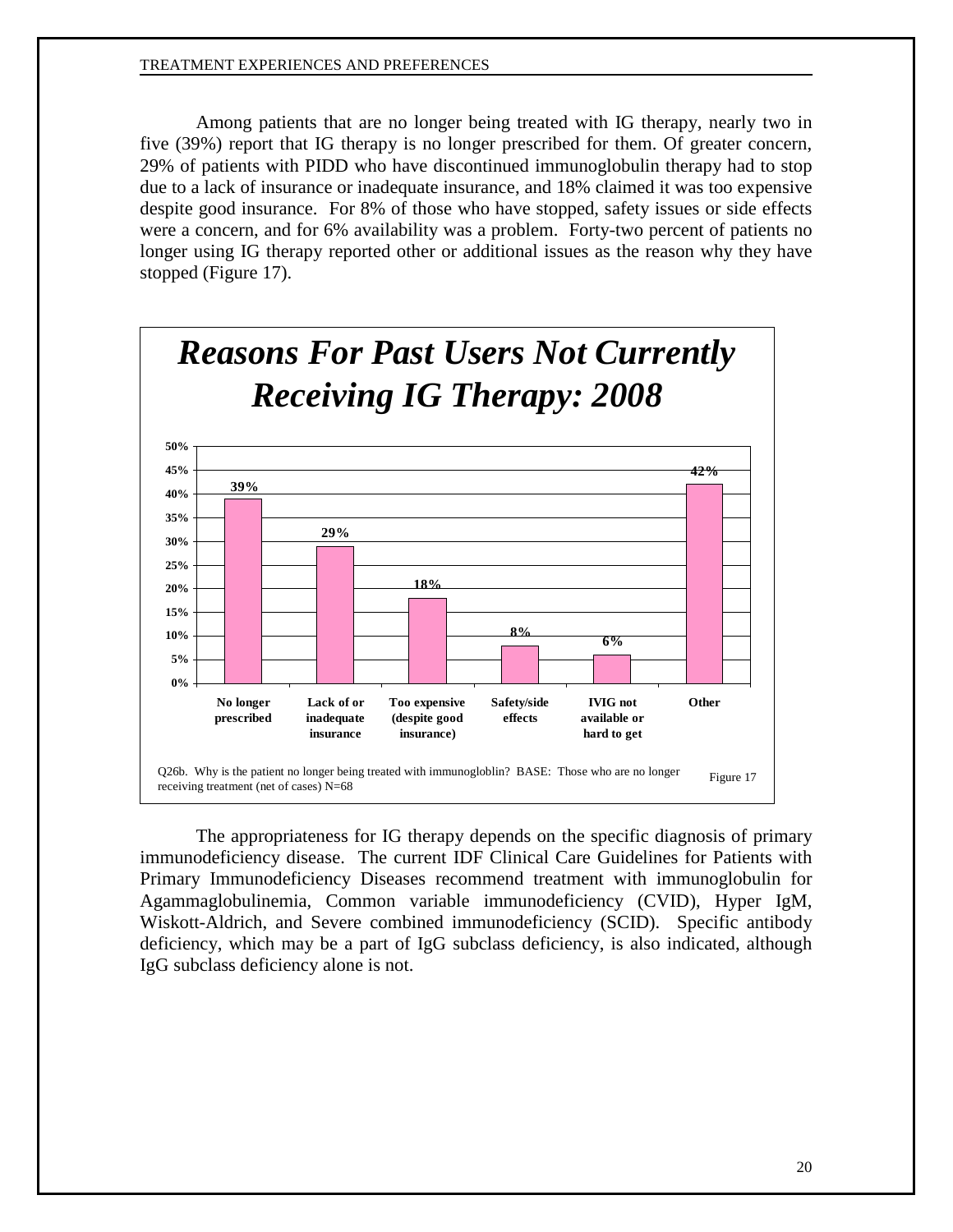Among this national sample of patients with primary immunodeficiency diseases who were currently using either as IVIG or SCIG, over three-quarters (77%) reported that their current diagnosis is CVID. Another 9% reported a diagnosis of Agammaglobulinemia. There were also small proportions of patients with SCID (2%), IgA deficiency (2%), Hyper IgM syndrome (1%) or Specific antibody disorder (1%). Only 9% of the current IG therapy users had a diagnosis of IgG subclass deficiency. The remaining IG therapy users (3%) had another diagnosis (Figure 18). Hence, about nine out of ten current IG therapy users among patients with primary immunodeficiency diseases in this sample had a diagnosis for which IG therapy is the current standard for care.

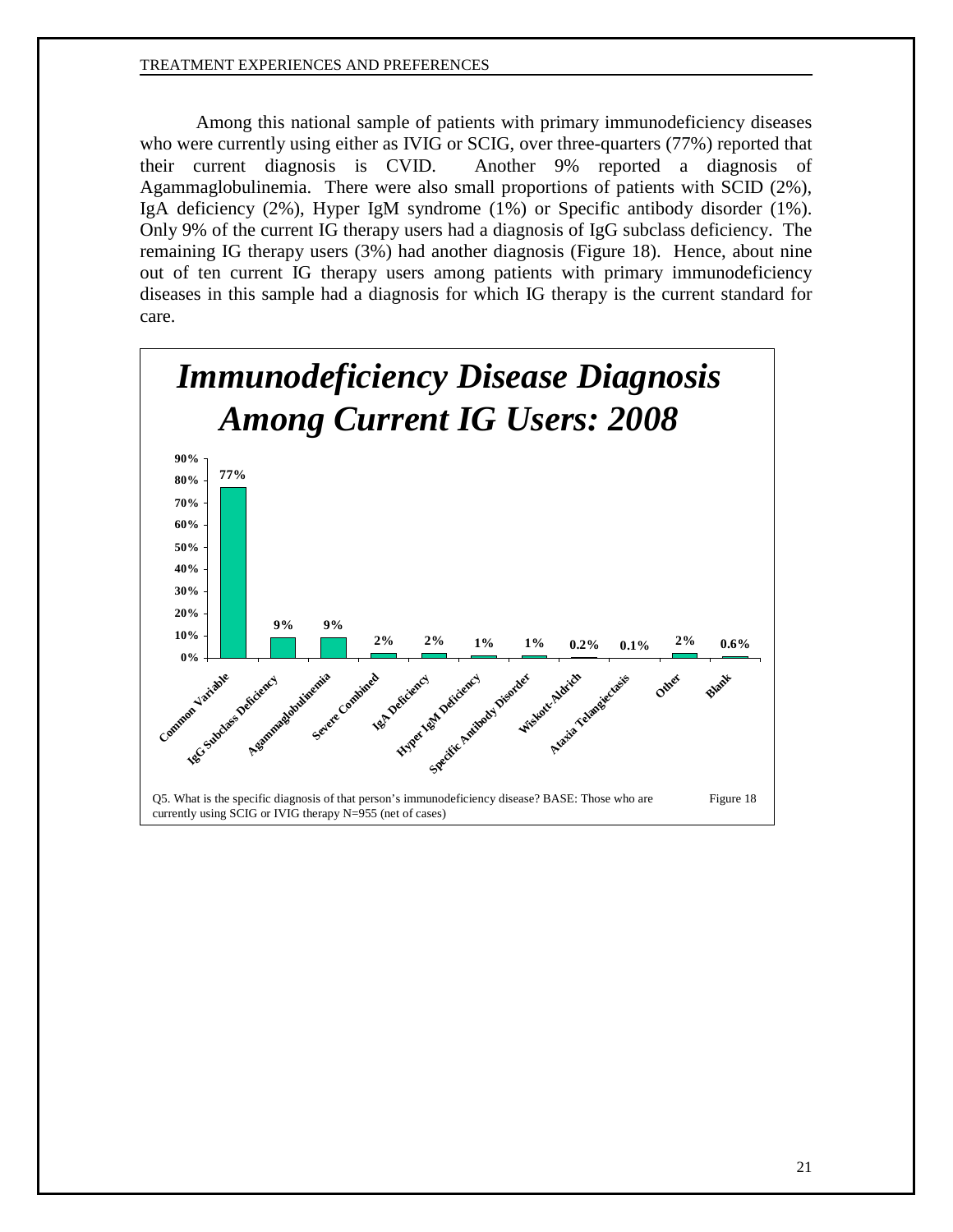Despite the appropriateness of this treatment, over half of the respondents that had discontinued immunoglobulin therapy because it was no longer prescribed for them had a diagnosis of CVID (52%), while others were diagnosed with SCID, Agammaglobulinemia, IgA Deficiency, Specific antibody disorder, and Wiskott-Aldrich (Figure 19).

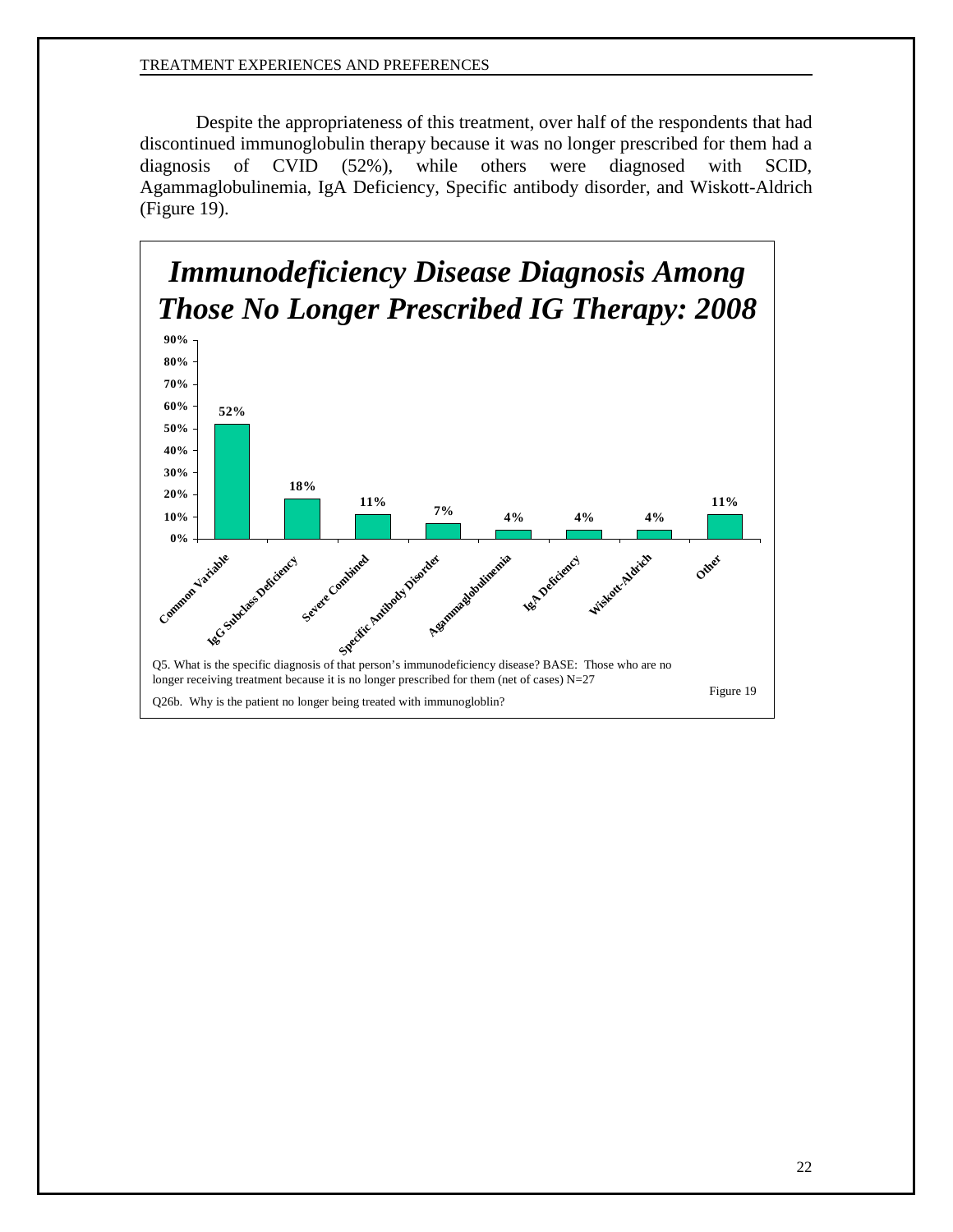Two out of five (42%) IVIG users reported that they usually received their infusion at home. Of those, 7% were able to self-infuse, while the other 35% had a nurse perform the infusion. Twenty-six percent of IVIG users usually got their infusion at a hospital outpatient department (21%), or at a hospital clinic (5%). Most of the remainder said that they usually got their infusion in a doctor's private office (9%) or an infusion suite (16%). (Figure 20)

Nearly all SCIG users (93%) received their treatment at home, and were able to self-infuse. Of the remaining SCIG users, 3% also received their treatment at home, with a nurse performing the infusion, or at a doctor's private office (1%). (Figure 20)

<span id="page-24-0"></span>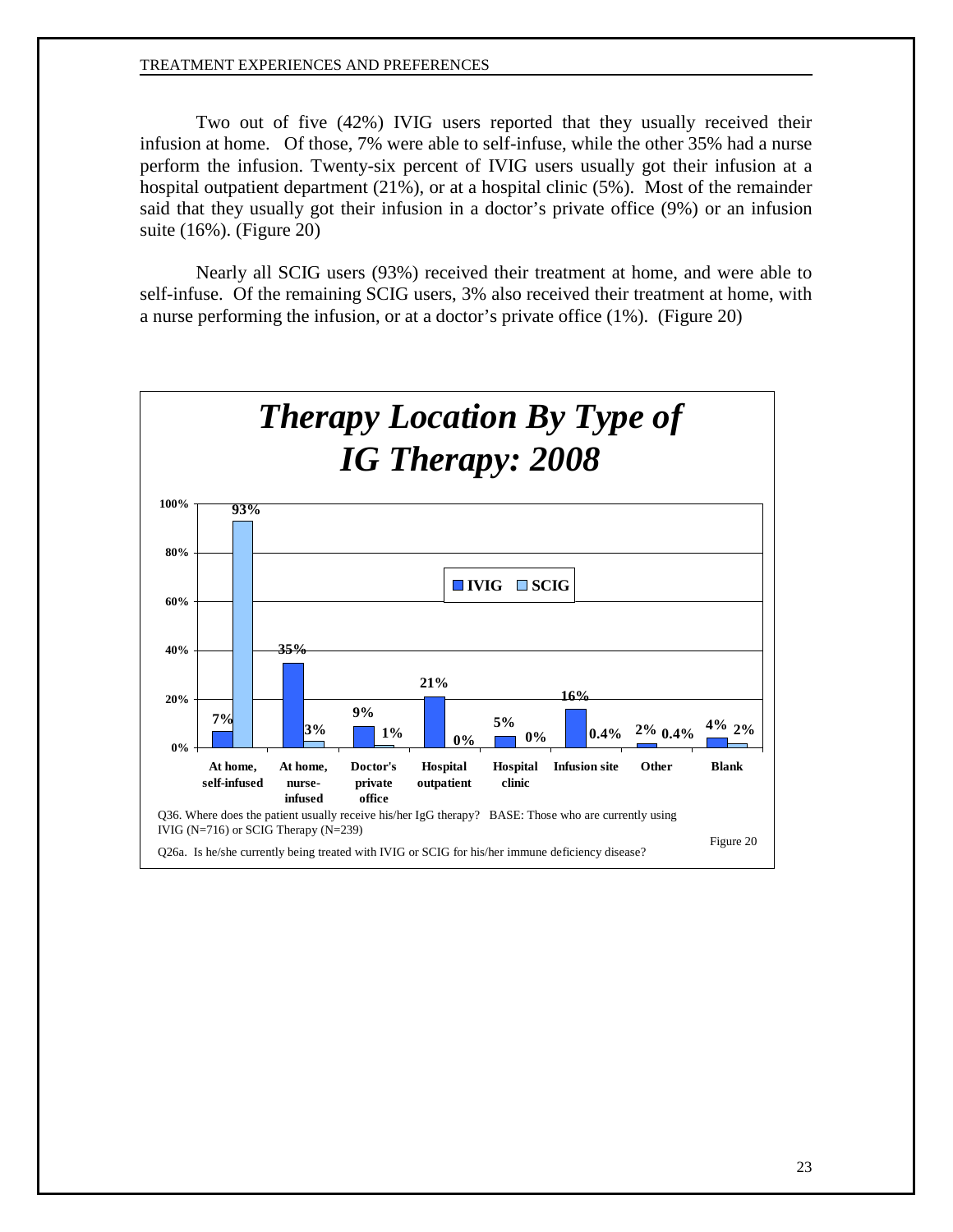### **Product Effectiveness, Safety and Satisfaction**

The vast majority of patients with PIDD on IG therapy are satisfied with their product's effectiveness in controlling their immune deficiency. Nearly three out of five patients say that their immunodeficiency is either completely controlled (13%) or well controlled (46%) by their immunoglobulin. Another third of patients with PIDD (32%) feel their immunodeficiency is adequately controlled by IG therapy. Only 7% of patients with PIDD who are currently on IG therapy say that the therapy provides less than adequate control of their immunodeficiency, while less than 1% say it is poorly controlled (Figure 21).

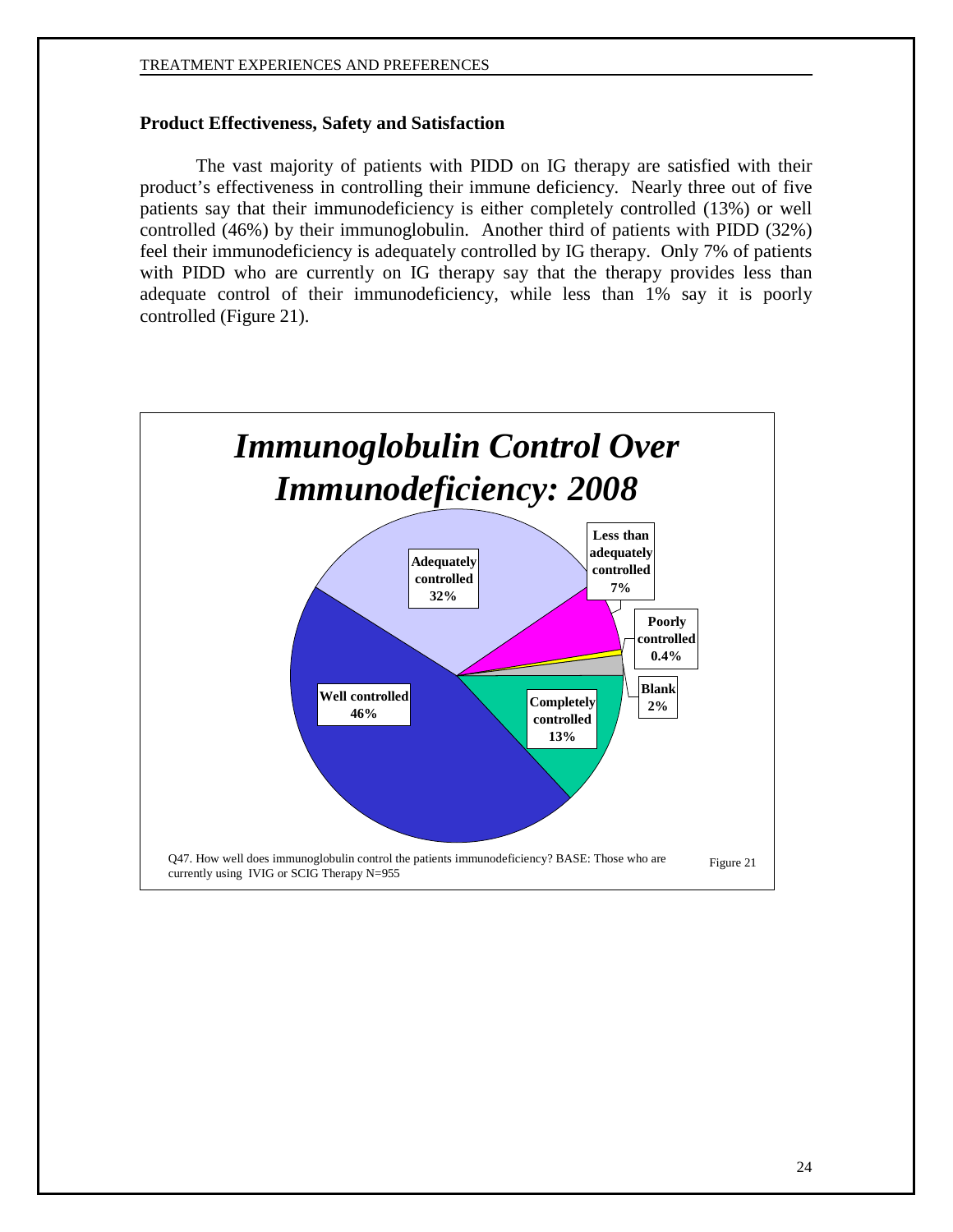There is no significant difference between users of IVIG and SCIG in perceived effectiveness of the product in controlling their immune deficiency. The survey finds that 13% of IVIG users and 12% of SCIG users say their treatment completely controls their PIDD; while another 45% of IVIG users and 49% of SCIG users say their immunodeficiency is well controlled by the treatment; and 32% of IVIG users and 29% of SCIG users feel their condition is adequately controlled by their treatment. By contrast, only seven percent of IVIG users and 8% of SCIG users feel that their immune deficiency is less than adequately controlled by their treatment, while almost none (0.04%), regardless of treatment type, think that their immunodeficiency is poorly controlled by their treatment (Figure 22).

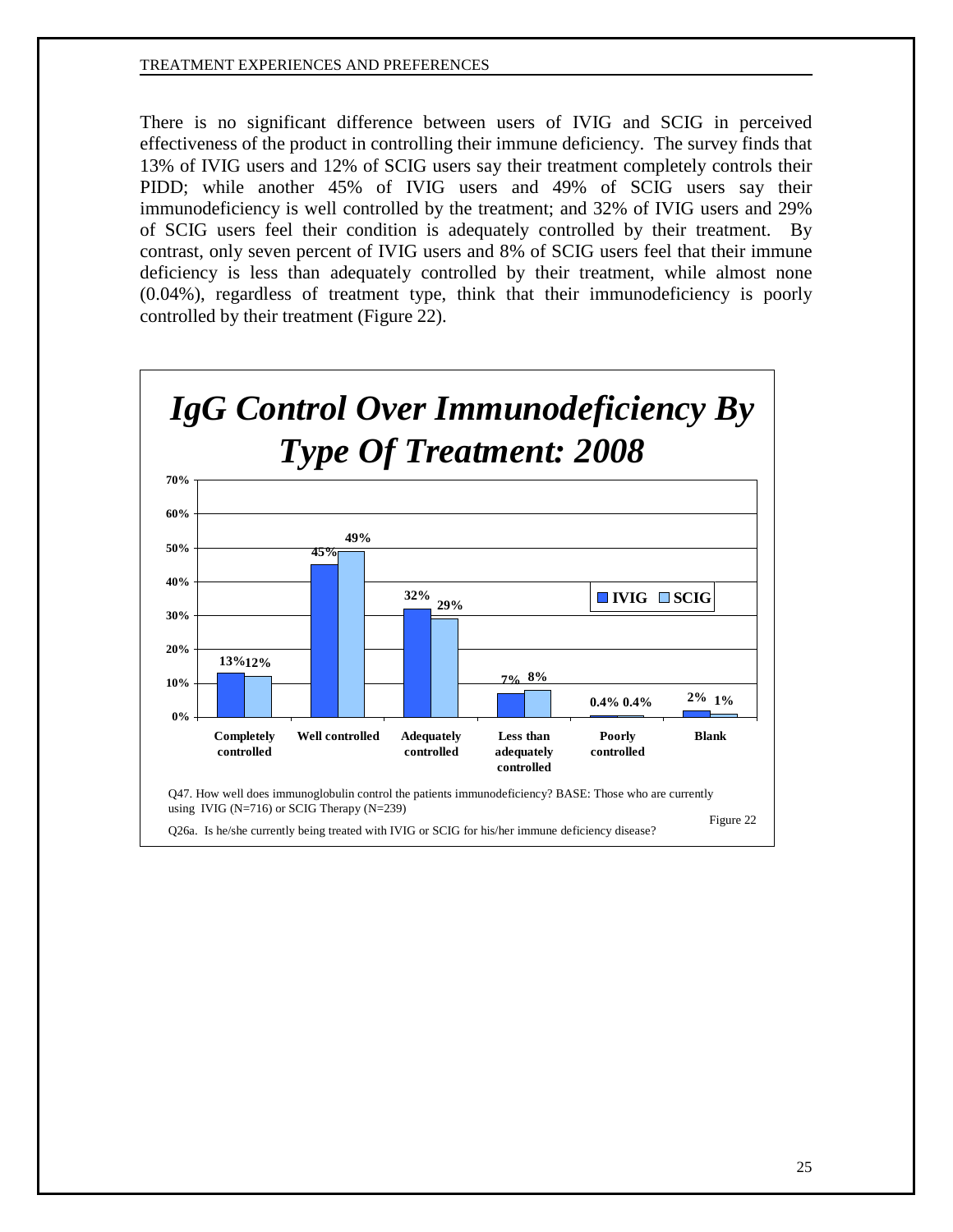Many patients with PIDD have experienced side effects either during or after their IVIG or SCIG treatment. Among IVIG users, more than three quarters (77%) reported headaches during or after IG therapy. At least two out of five IVIG users reported experiencing muscle aches (45%) or fever/chills (40%) during or after IG therapy in the past 12 months. Less commonly, IVIG users also reported increased blood pressure (16%), anxiety (15%), redness at infusion site (13%), abdominal pain (13%), swelling at the infusion site (13%), blood pressure drops (12%) or wheezing (10%) during or after treatment in the past 12 months. A smaller proportion of IVIG users experienced vomiting (9%), hives (6%), aseptic meningitis (4%), hepatitis (3%) or kidney problems (2%) during or after their IVIG in the past 12 months (Figure 23).



Of these side effects, muscle aches were felt the most often in the past 12 months (12.9 times on average), followed by increased blood pressure (9.8 times on average).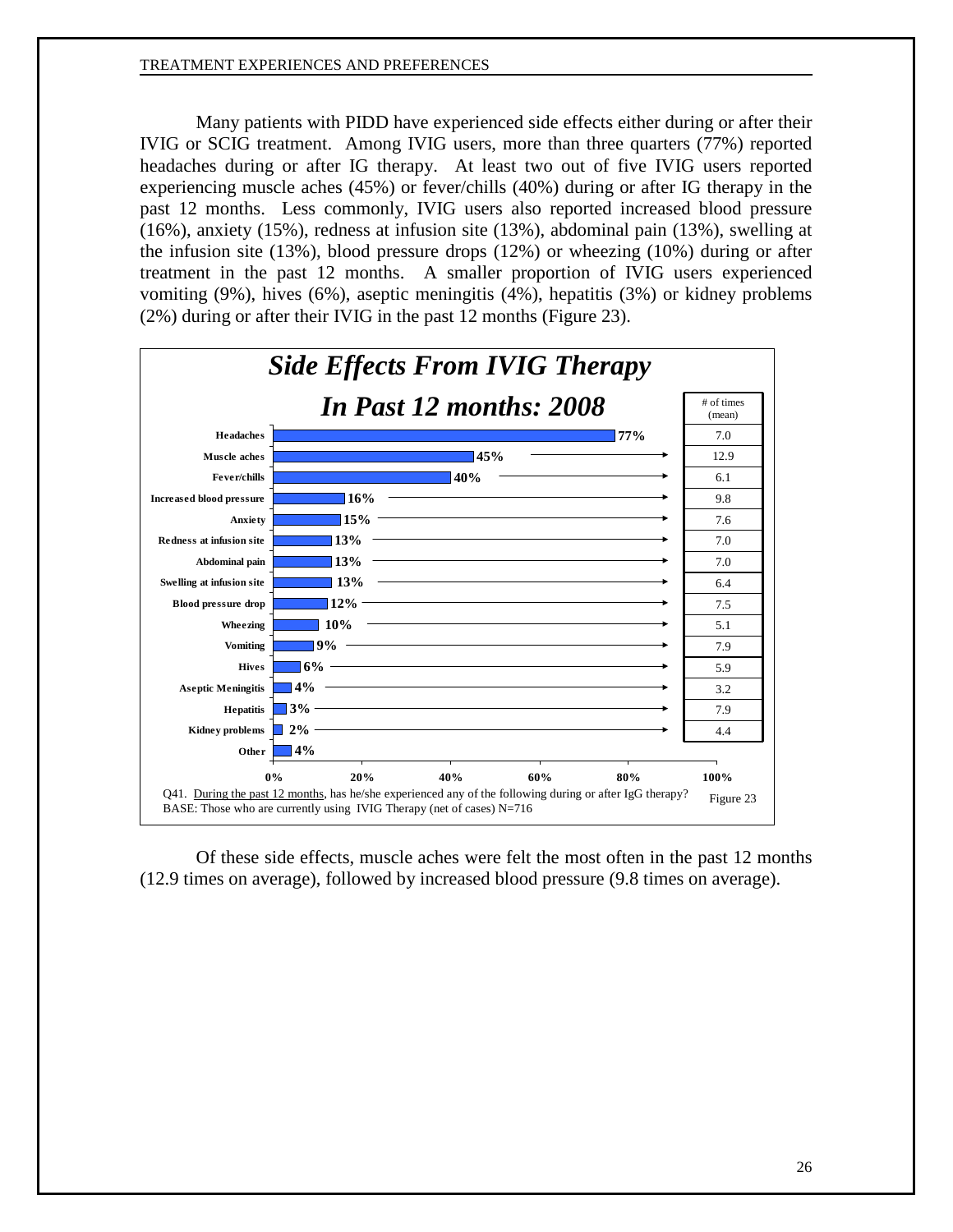For SCIG users, the most commonly experienced symptoms during or after IG therapy in the past 12 months was redness (78%) or swelling (70%) at the infusion site. They were also the symptoms felt most often (37.2 and 38.2 times on average) during the past 12 months. In addition, 54% experienced headaches, 25% experienced muscle aches, and 21% experienced fever/chills during or after treatment in the past 12 months. SCIG users also reported abdominal pains (15%), anxiety (12%), increased blood pressure (8%), hives (7%), blood pressure drops (6%), vomiting (5%), wheezing (5%) and aseptic meningitis (2%) during or after treatment. (Figure 24)



Wheezing and muscle aches, though experienced by only a small percentage of SCIG users, were experienced frequently by those who had them. On average, muscle aches were experienced 39.1 times, and wheezing was experienced 48.9 times.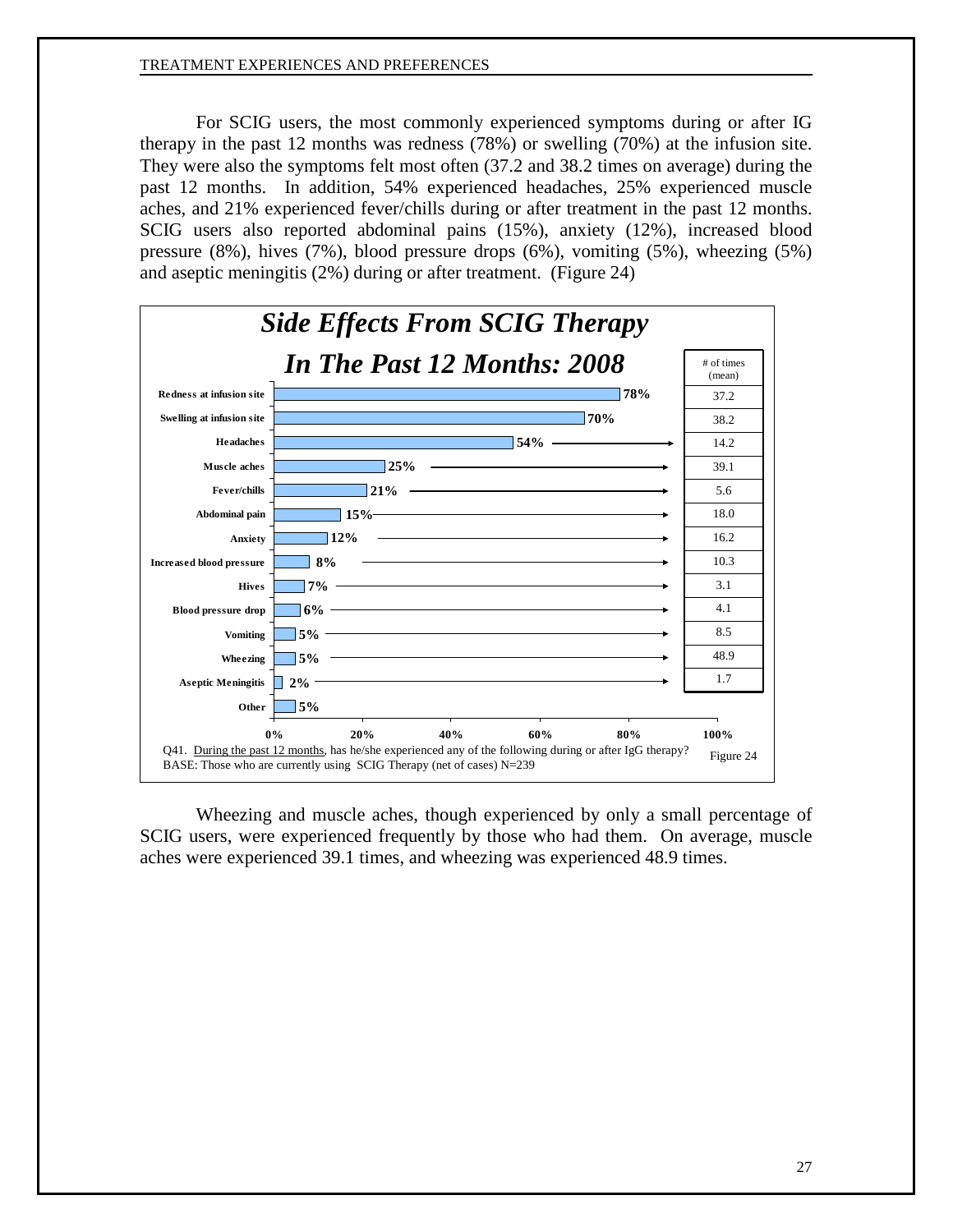Just one-third of IVIG users (33%) and 28% of SCIG users report that they tolerate all immunoglobulin products similarly. Nearly half of SCIG users (48%) and 37% of IVIG users reported that they tolerate some immunoglobulin products better than others. Another 27% of IVIG users and 23% of SCIG users have only used one product so they could not evaluate their tolerance of different products (Figure 25).

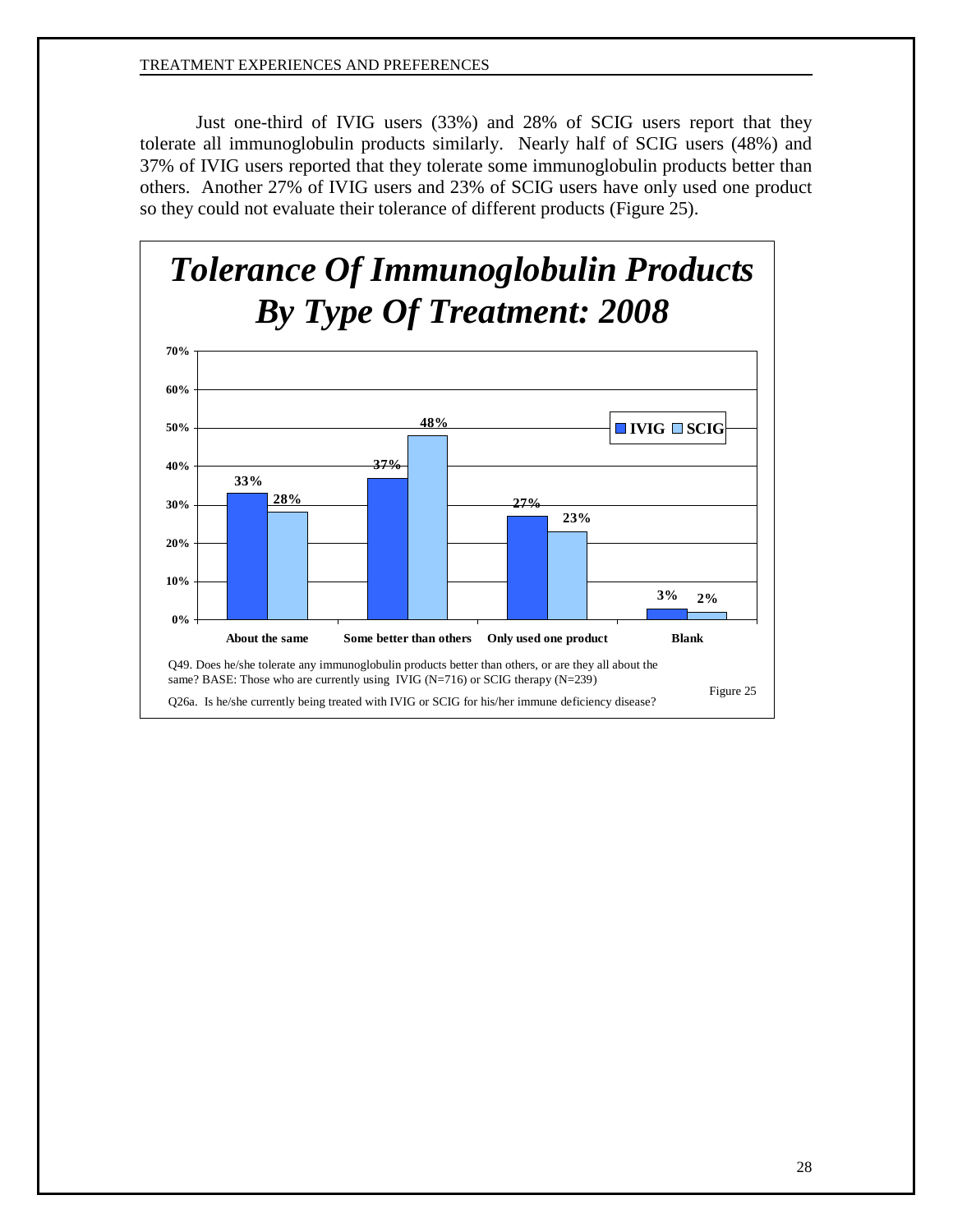Overall, nearly all patients with PIDD being treated with IG therapy are at least somewhat satisfied with their IG therapy product. Seventy-eight percent of respondents, regardless of treatment type, are very satisfied with their current IG therapy product. Another 15% of IVIG users and 14% of SCIG users are somewhat satisfied. Three percent of patients say that they are neither satisfied nor dissatisfied with the product that they are currently using. By comparison, only two percent of IVIG and SCIG users are somewhat dissatisfied with their current product, while just 1% of IVIG users and 2% of SCIG users are very dissatisfied with their current IG therapy product (Figure 26).

<span id="page-30-0"></span>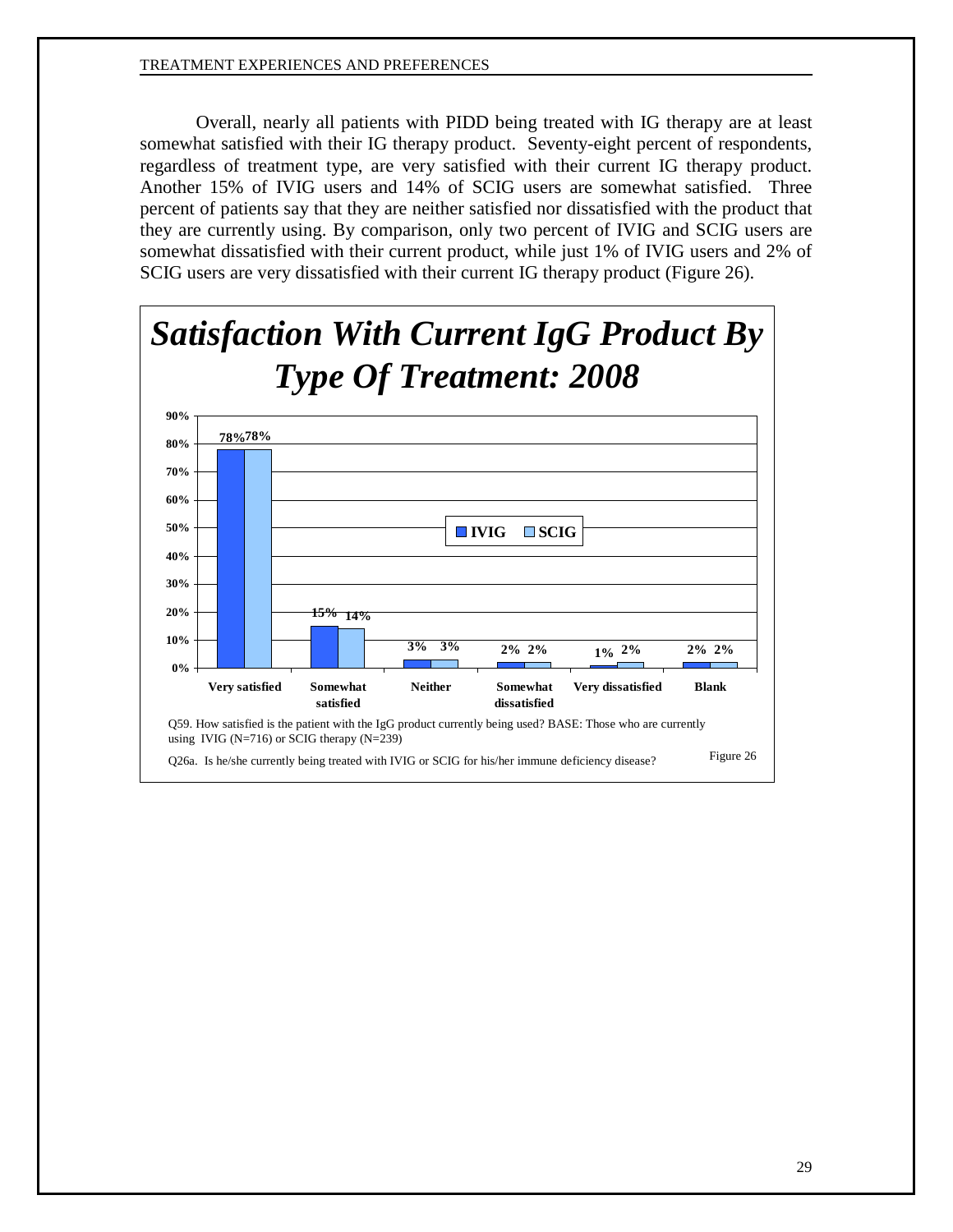# **Efficacy of Treatment**

To best measure the efficacy of IG therapy among patients, a series of questions were asked to gauge the health of the patient in the twelve months prior to diagnosis and in the most recent twelve months. The comparison in health status provides the most compelling evidence of the efficacy of IG therapy to control PIDD, and demonstrates the improvement in the health and well-being of the patient since treatment has begun.

Prior to diagnosis, only one-in-seven patients with PIDD who currently use IVIG or SCIG (16%) described their health status as excellent (2%), very good (4%) or good (10%). Indeed, one-quarter (24%) would describe their health status prior to diagnosis as just fair. More than half of patients with PIDD described their health status as either poor (36%) or very poor (22%) in the 12 months prior to diagnosis (Figure 27).



However, in the most recent twelve months, the same patients with PIDD are now describing their health status in a much more positive way. Two-thirds of patients with PIDD currently using IG therapy describe their health in the past 12 months as excellent (8%) very good (26%) or good (32%). Just 23% would describe their recent health status as fair. By contrast, less than one-in-ten current IgG users say their health status over the past twelve months has been poor (7%) or very poor (2%).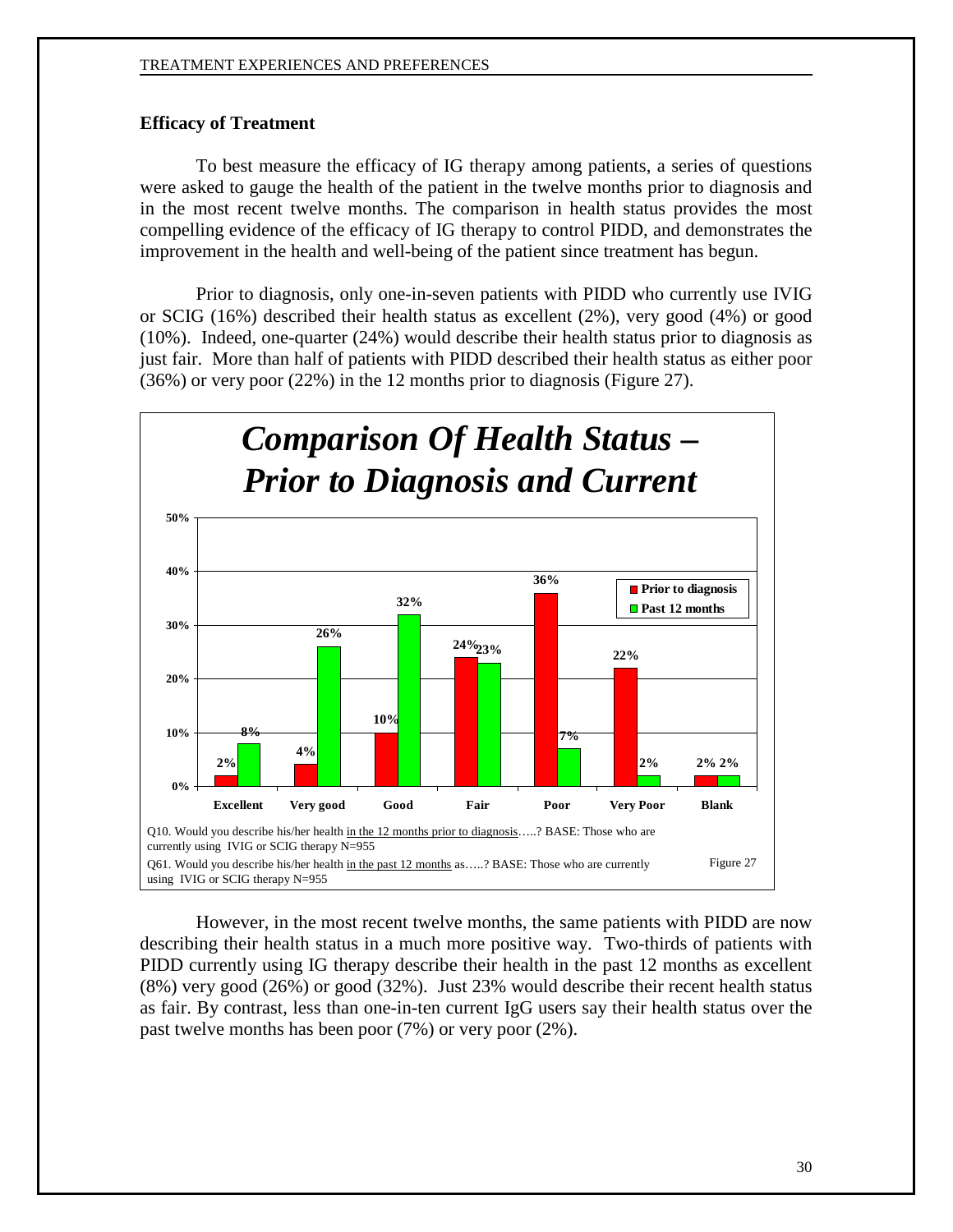One reason that most patients with PIDD describe their health as good or better in the past 12 months, compared to the 12 months prior to treatment, are a lower rate of chronic diseases. These patients reported a decrease in many chronic conditions, including a decrease in asthma (39% prior to diagnosis, 35% recently), malabsorption (12% prior, 9% recent), Lymphoepenia (11% prior, 8% recent), Neutropenia (5% prior, 4% recent), and Hepatitis (2% prior, 1% recent). There is also a decrease in the rate of other chronic diseases not described in the survey (57% prior, 40% recently). By contrast, there has been no change in the rate of digestive diseases (25%) or Cancer/Leukemia (2%), while there has been a slight increase in some age-related conditions including arthritis (22% prior to diagnosis, 31% recently), COPD (10% prior, 12% recently), and neurological disease (6% prior, 8% recently). Overall, the percentage of patients with PIDD that reported no chronic conditions nearly doubled, from 14% in the 12 months before diagnosis to 26% in the past 12 months (Figure 28).

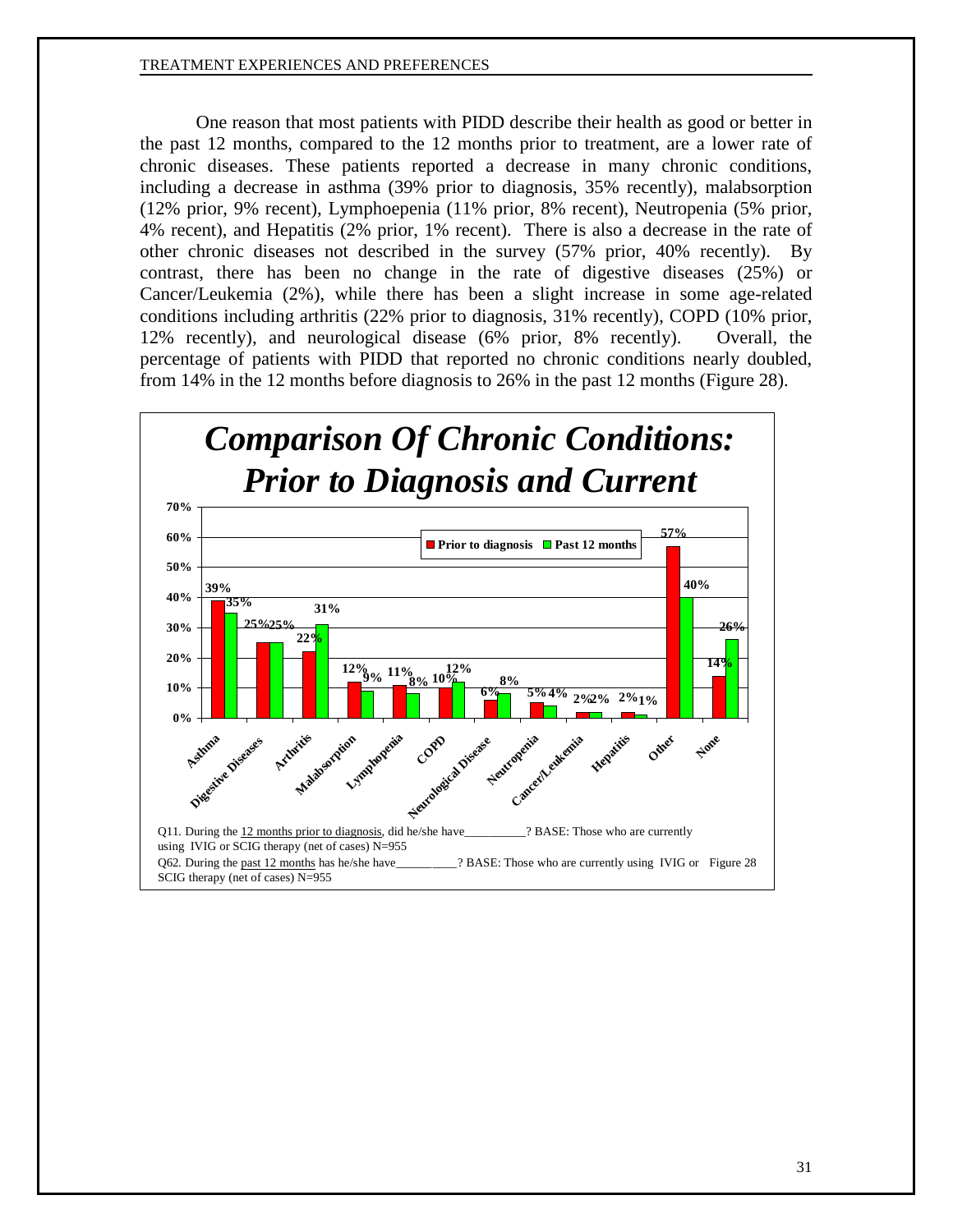There is also a dramatic decrease in the rate of acute conditions before diagnosis compared to the past 12 months among patients with PIDD currently on IG therapy. IG therapy users are much less likely to suffer from pneumonia (57% prior to diagnosis, 15% recently), ear infections (46% prior, 18% recently), and bronchitis (69% prior, 37% recently). There is also a significant decrease in sinusitis (80% experienced prior to diagnosis, 70% in past 12 months). The proportion of patients who have experienced diarrhea, Candida, skin infections, eye infections, abscess and sepsis have also decreased, but not quite as dramatically. However, the average number of incidents of these infections has dropped even more dramatically. The proportion of patients with PIDD being treated with IG therapy that report no acute conditions increased from 2% prior to diagnosis to 10% in the past 12 months (Figure 29).

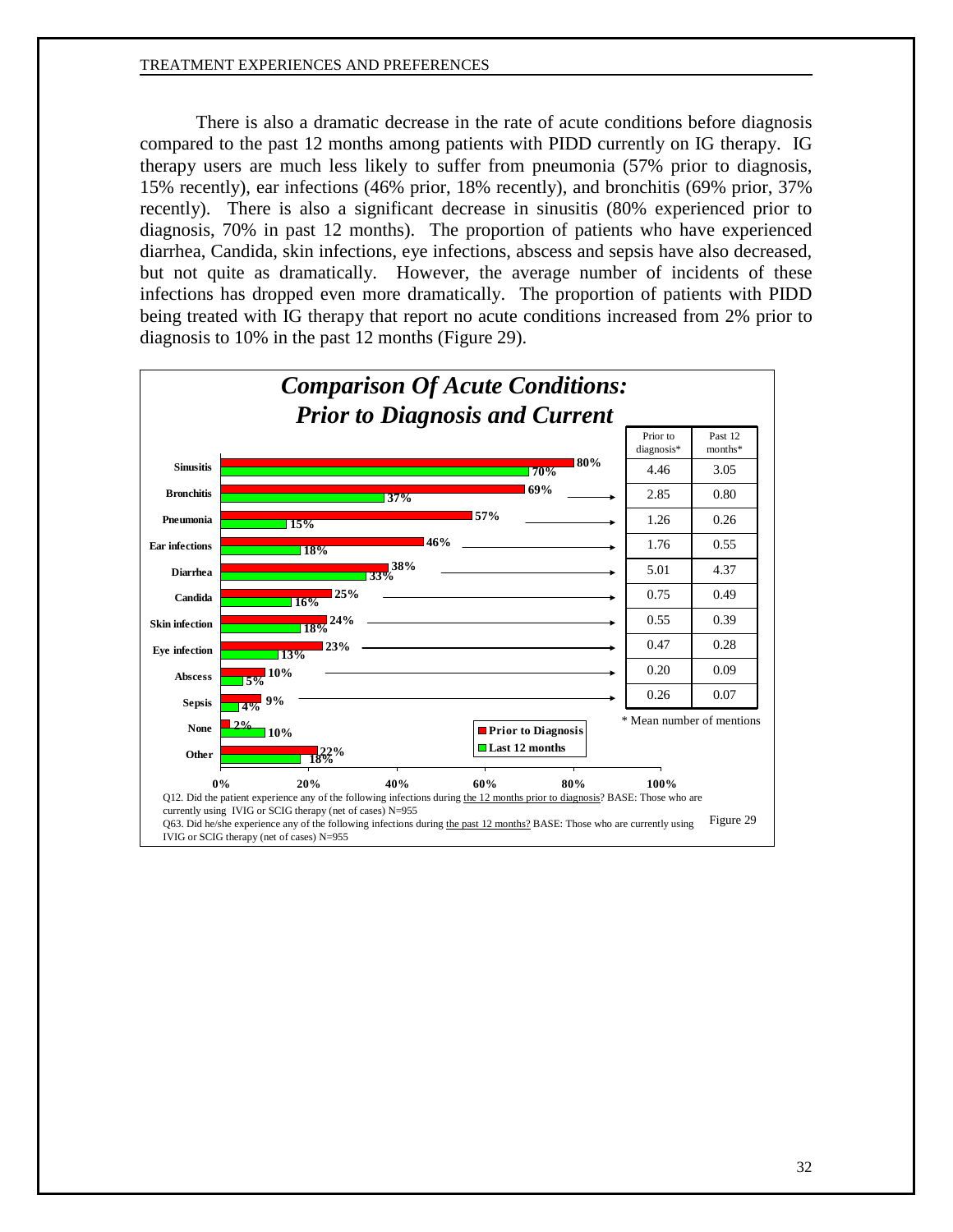As a result of reduced chronic and acute conditions, current IgG patients have seen a significant decrease in their physical limitations between the time before they were diagnosed and the past twelve months. In the year prior to diagnosis, a majority of IgG users reported moderate (36%) or severe (22%) limitations in their work, play or normal physical activity as a result of their health. One-quarter (25%) reported only slight limitations, and only 13% reported no limitations. In the past year, however, IgG users are far less limited in their activities. Nearly two-thirds of current users reported no limitation (30%) or slight limitations (34%) in their lives. Just 23% reported moderate limitations, and only 12% reported severe limitations (Figure 30).

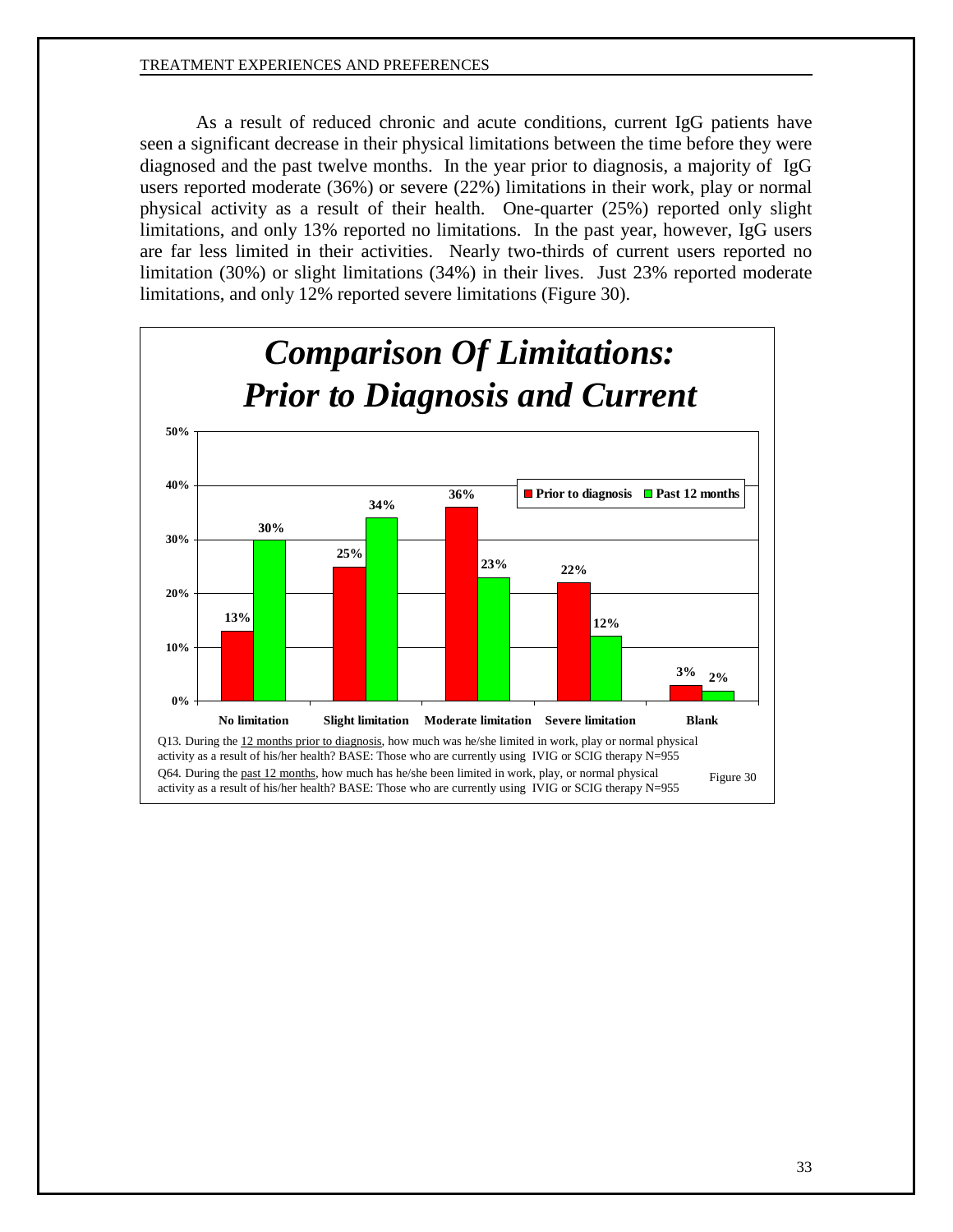As a result of better health, there was a decline in the number of days the patient missed from school or work. The average number of days missed by a current IgG user in the twelve months prior to diagnosis was 36.3 days. In the past twelve months, that number dropped to 30.4 days. More dramatically, the median number of missed days from work or school as been cut in half from the 12 months prior to diagnosis (10.0) and the past 12 months (5.0) (Figure 31).



One half of respondents missed either no school or work (25%) or less than one week (25%) in the past 12 months. In the 12 months prior to diagnosis, only 10% did not miss any work or school, and 11% missed less than one week.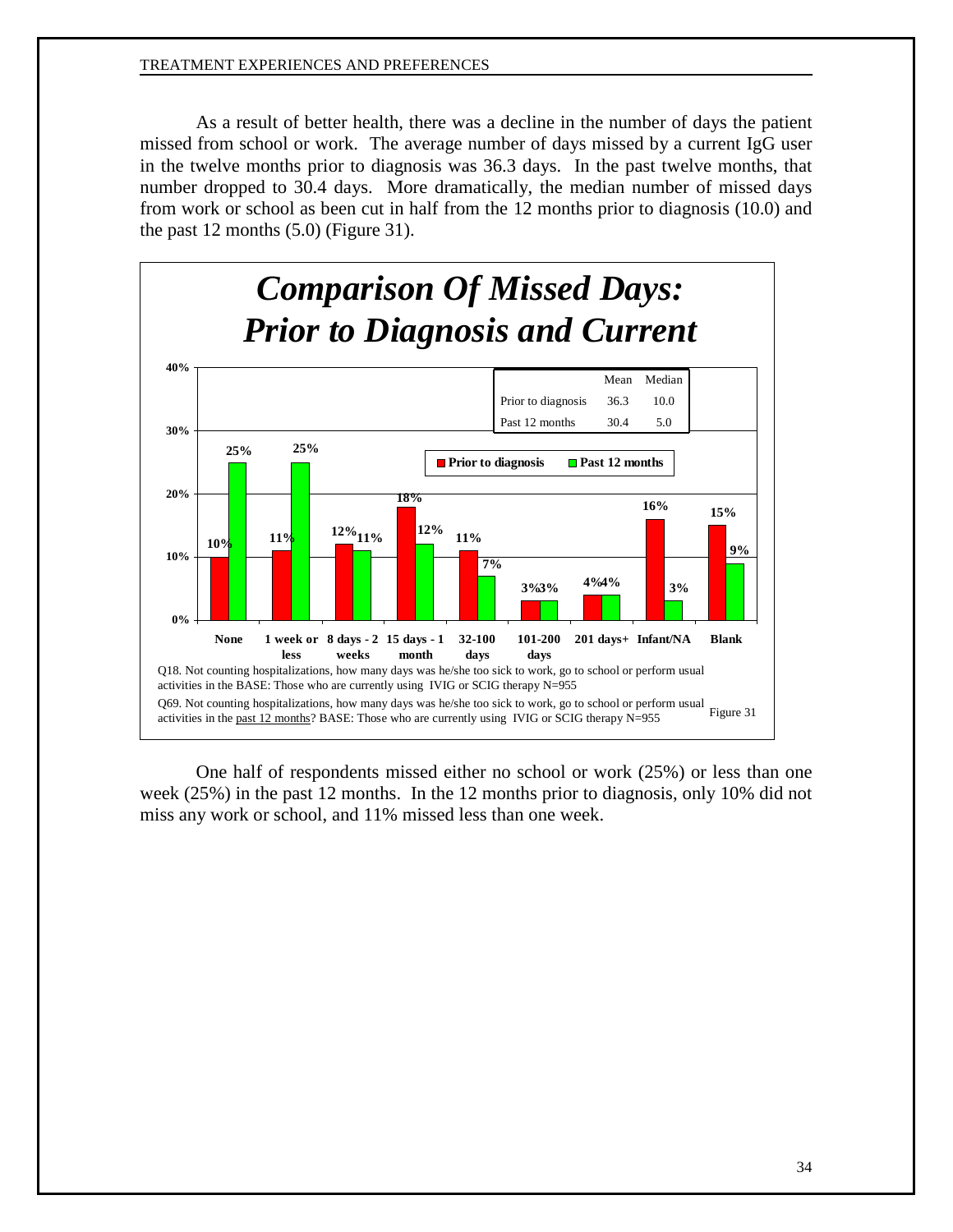Current IG therapy users have also spent less time in the hospital in the past twelve months. A majority of IG users (53%) were hospitalized at least once in the twelve months prior to diagnosis. Sixteen percent were hospitalized once, 13% were hospitalized twice, 16% were hospitalized three or more times and an additional 8% couldn't recall the number of times they were hospitalized. Only 47% reported no hospitalizations (Figure 32). In the most recent twelve months, over three-quarters of IG users (76%) were not hospitalized at all.

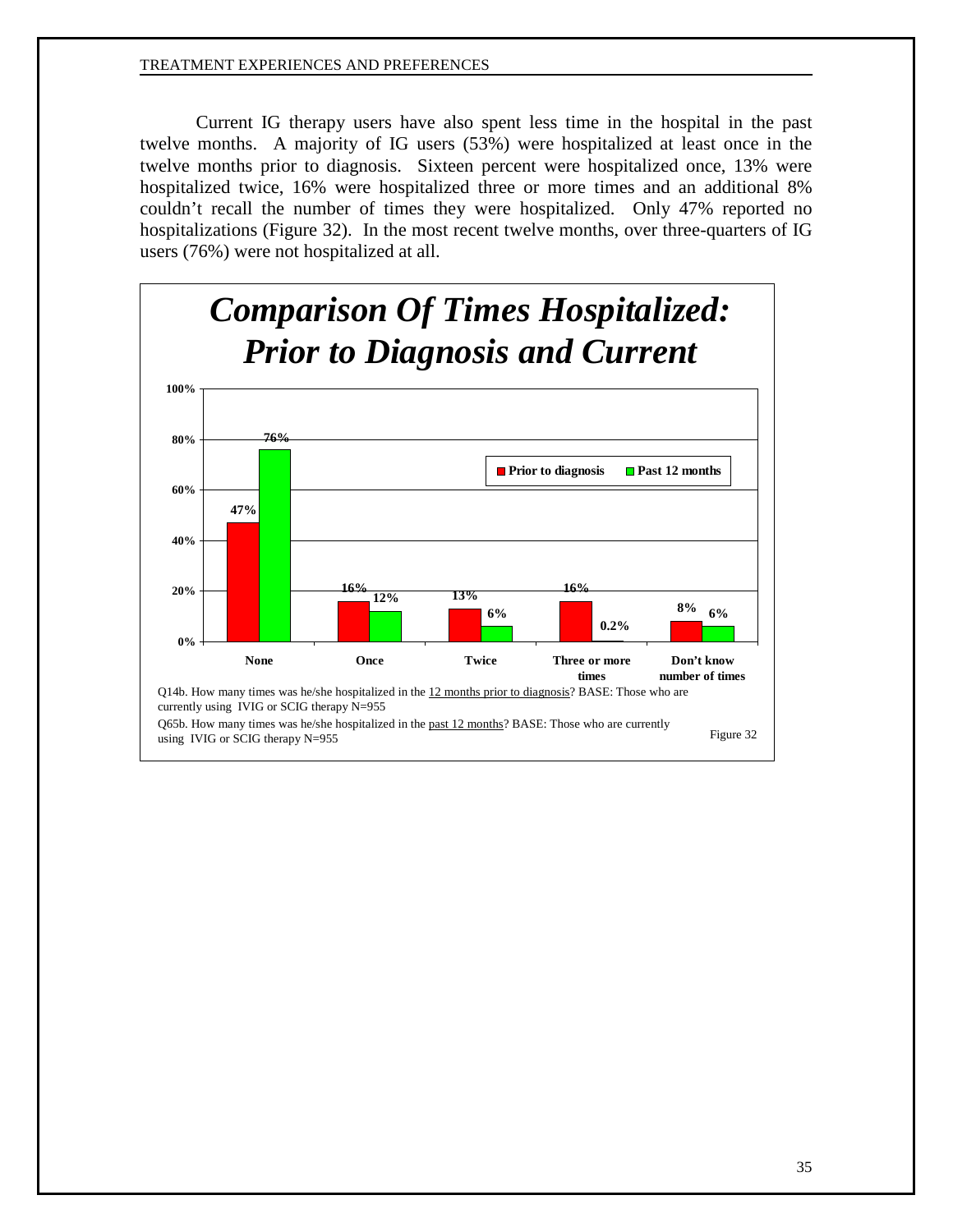On average, patients on IG therapy were hospitalized 1.22 times in the twelve months prior to diagnosis. During the most recent year, these same patients were hospitalized an average of 0.50 times. In the 12 months prior to diagnosis, they spent an average of 5.32 nights in the hospital, compared to just 2.23 nights in the hospital in the past 12 months. In the year before diagnosis, these patients spent an average of 0.61 nights in the ICU compared to 0.33 nights in the ICU in the past 12 months (Figure 33). Hence, the improved health found in patients with PIDD after treatment with IG therapy has a significant impact on health care costs associated with hospitalization.



There was also a decrease in the number of doctor's visits and surgical procedures for IgG users. Prior to diagnosis, IG users had an average of 8.26 visits to their primary care physician and 5.20 visits to specialists. In the past 12 months, IG users made only 4.82 visits to their primary care physician and 6.79 visits to specialists (Figure 34). Furthermore, the number of operations that IG users had to have also decreased with IG therapy use. Prior to diagnosis, IG users underwent an average of 0.44 in-patient and 0.59 out-patient procedures. In the past 12 months, those averages decreased to 0.14 inpatient procedures and 0.29 out-patient procedures (Figure 35).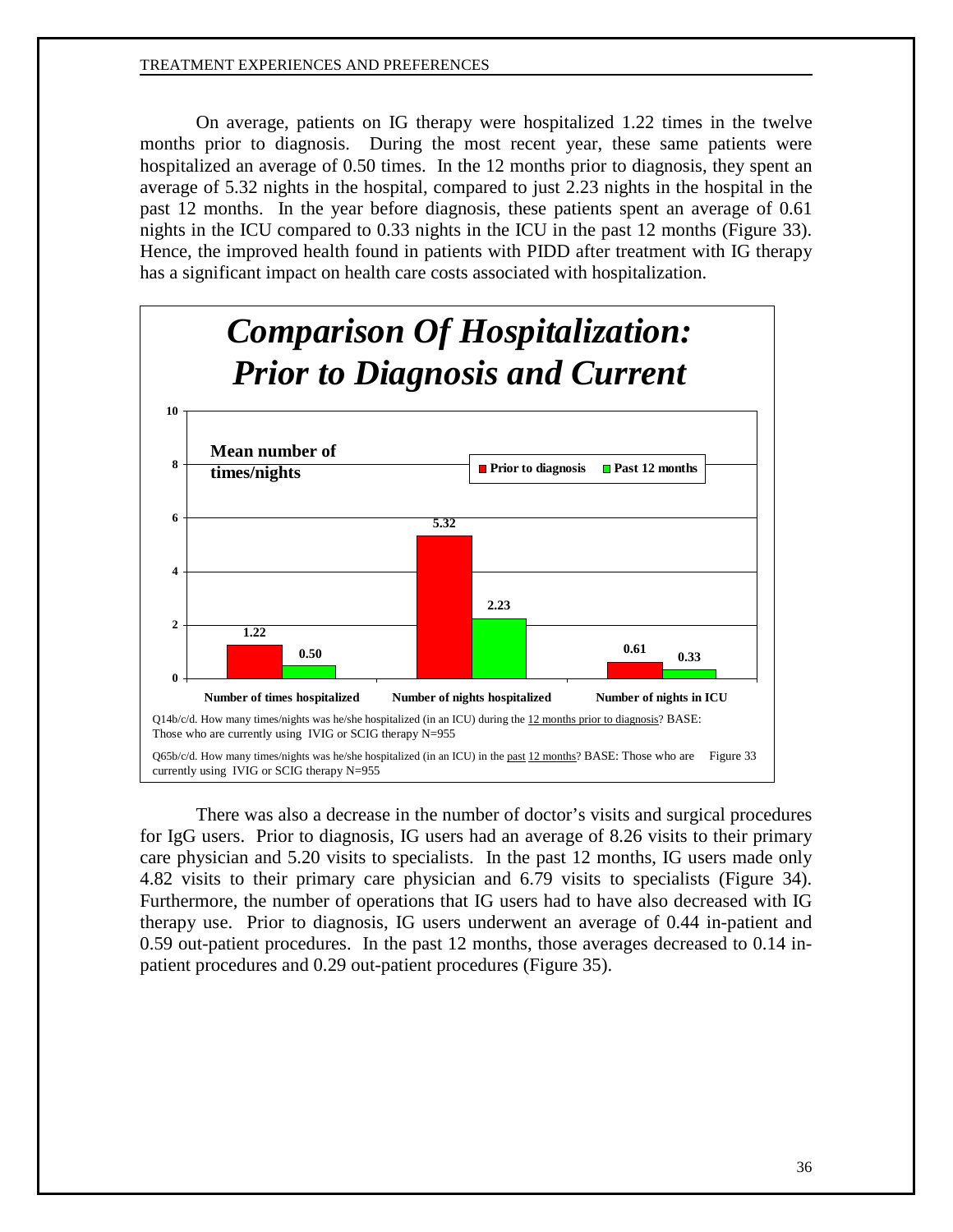

# *Comparison Of Surgical Procedures: Prior to Diagnosis and Current* **0.59 0.6 0.7 0.8 0.9 Prior to diagnosis Past 12 months Mean number of Procedures**

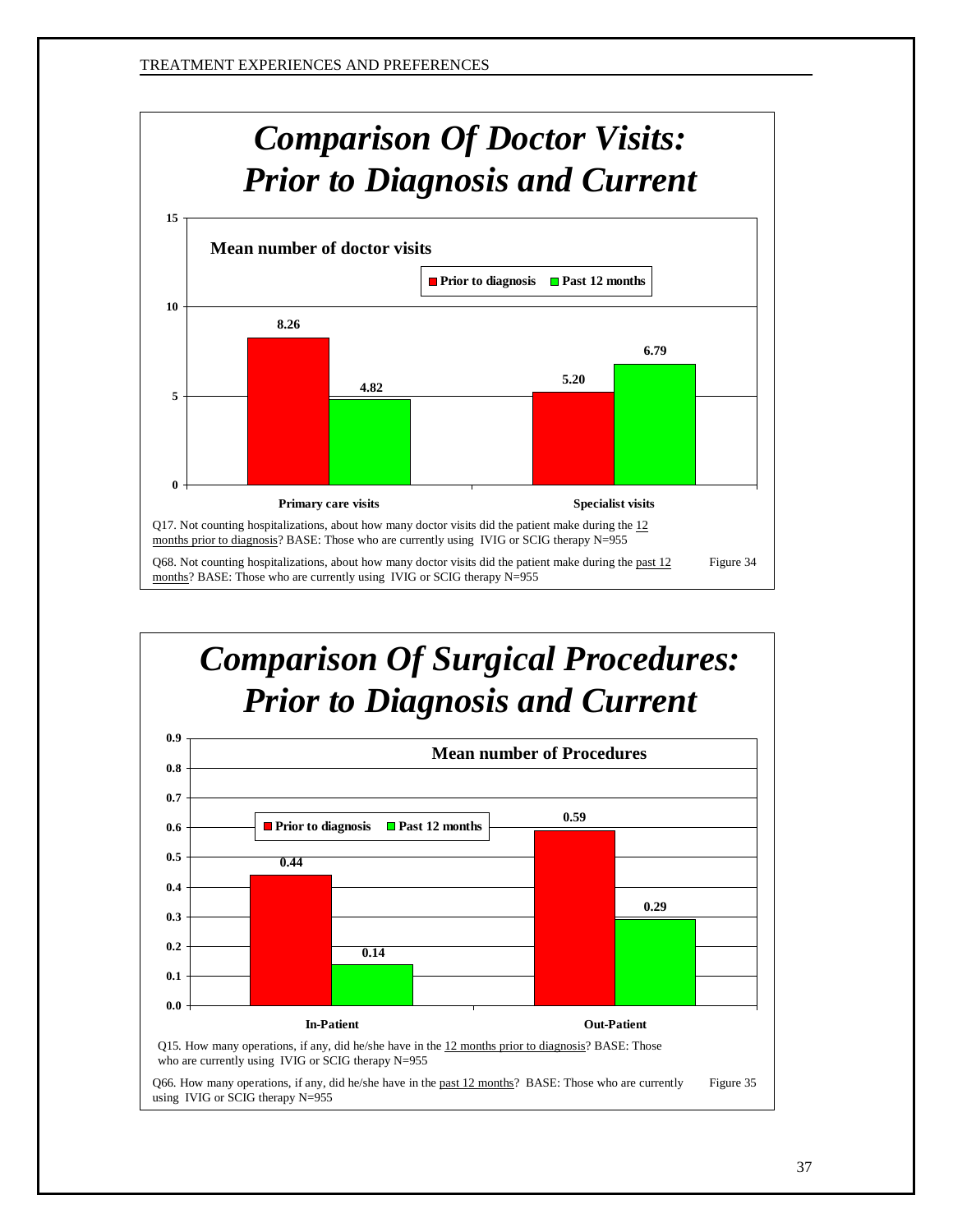Unfortunately, many IG users still require additional medical treatments, and some of these treatments are at a higher rate than prior to diagnosis. The use of prescription drugs among IG users has increased from an average of 90 days per year in the year prior to diagnosis to 171 days in the past 12 months. Antibiotic use increased from an average of 75 days to 78 days per year, respiratory therapy use increased from an average of 28 days to 35 days per year and oxygen use increased from an average of 4 days to 14 days in the recent twelve months. There is also an increase in the average use of a physical therapist (2 days prior, 3 days recently) and visiting nurses (2 days prior, 4 days recently). (Figure 36)



<span id="page-39-0"></span>It should be noted that many of these treatments (e.g., respiratory therapy, physical therapists, and oxygen) represent treatments for functional disabilities incurred as a result of infections prior to treatment.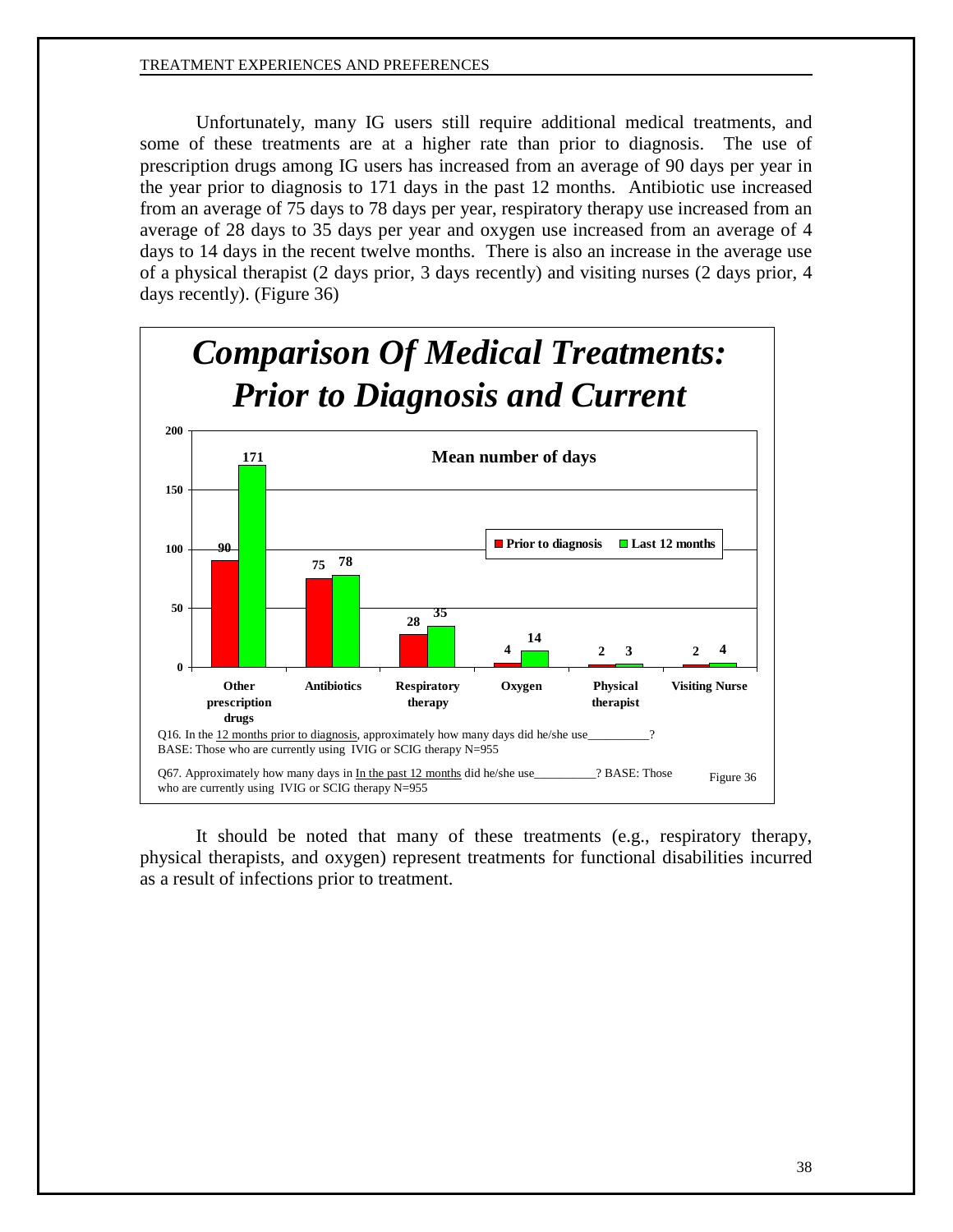# **Availability**

Few current users reported that they had difficulties in getting their regular IG therapy in the past few years. Two-thirds (66% of IVIG users and 69% of SCIG users) have not had a problem getting their regular therapy in the past three years. Among the remaining users, only 2% of IVIG and SCIG users reported a problem in the past month, 7% of IVIG users and 3% of SCIG users in the past 6 months, 8% of IVIG users and 7% of SCIG users in the past year. However, 17% of IVIG and 18% of SCIG patients reported having difficulty in getting IG therapy 2-3 years ago (Figure 37).

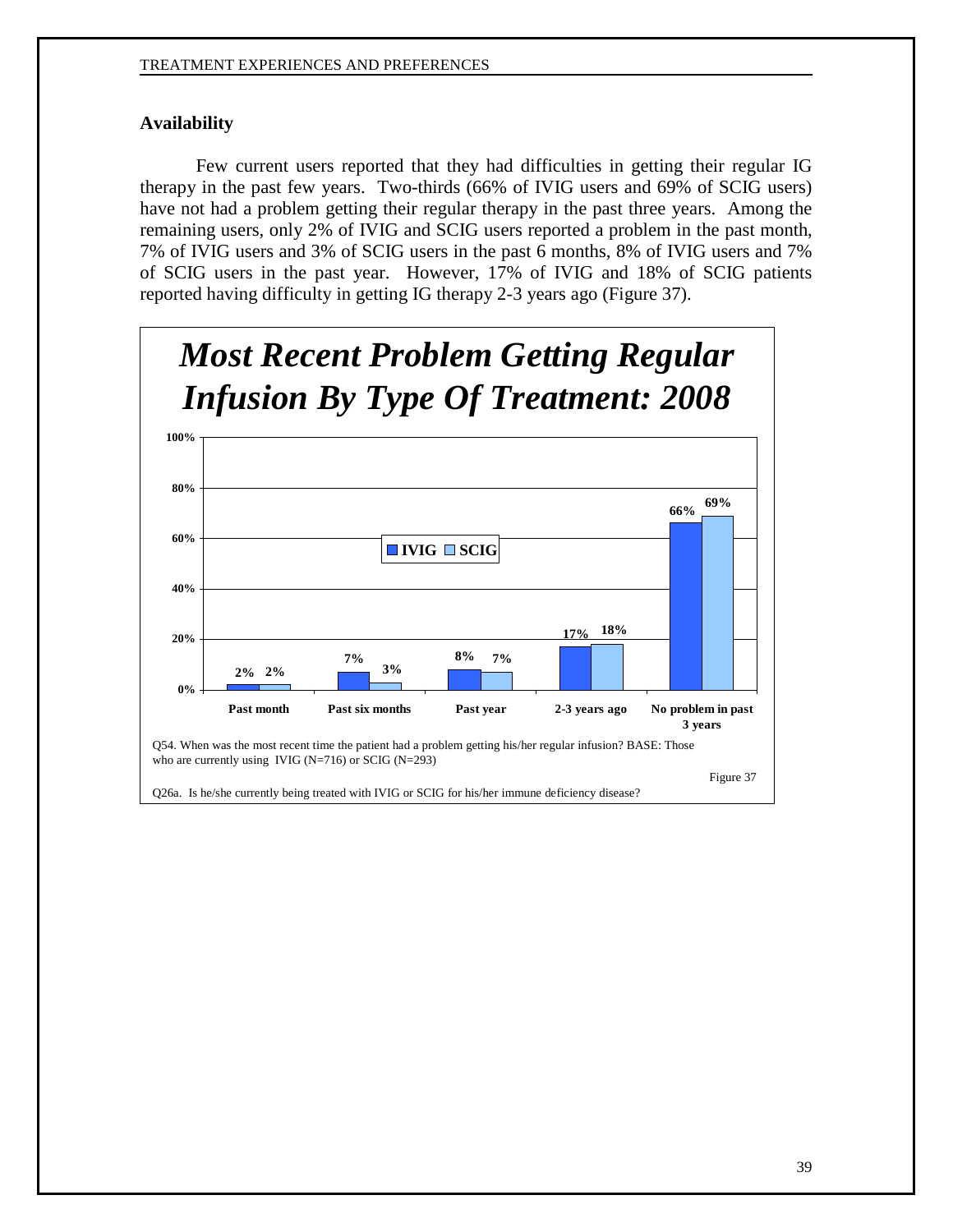Among respondents that had experienced a problem getting their regular IG therapy in the past three years, nearly half (49%) reported delayed infusions as the problem. Another 31% had problems with reimbursements, 28% had no product available, 20% had to deal with increased intervals between IG therapies, or cancelled therapies. In addition, there were problems of change in infusion site (17%), a switch to a less preferred product (15%) or less tolerated product (9%), or a reduced dosage of infusions (Figure 38).

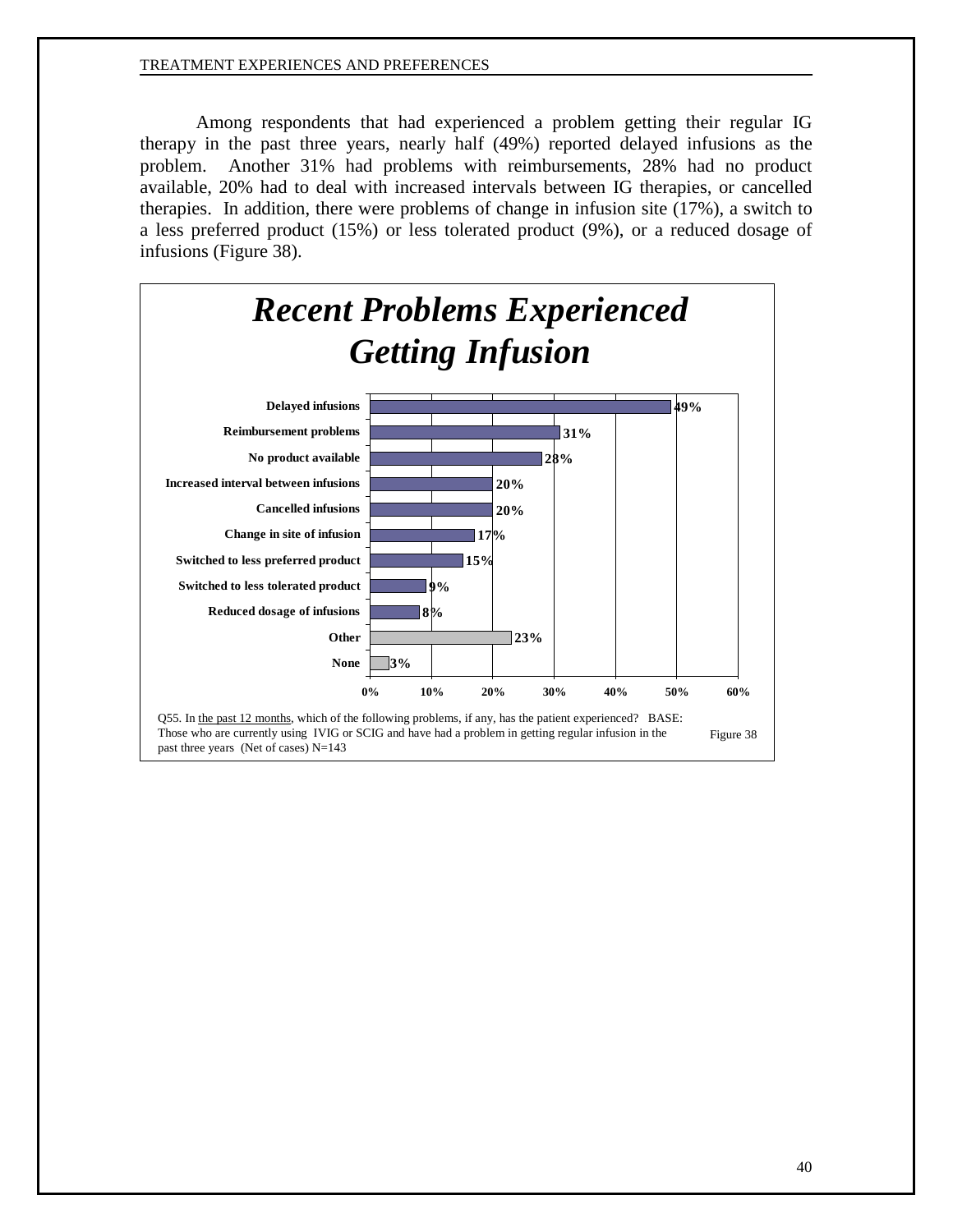Although relatively few patients experienced current difficulties with the supply of IG therapy, the majority of IG therapy users remain concerned about the reliability of the IG supply. Indeed, 59% of immune deficient patients using IVIG and 55% using SCIG said reliability of IG supply is a major concern for them. Another 21% of IVIG and 24% of SCIG users said that reliability of supply is a moderate concern. Only 10% of IVIG and 13% of SCIG patients said that reliability of the IG therapy supply is only a minor concern, while 8% said that it is not a concern for them (Figure 39).



Since the patients with primary immunodeficiency diseases have experienced dramatic improvements in their health since treatment with IG therapy, there is widespread satisfaction with the treatment. Not surprisingly, patients are concerned with the continued availability of these products and their access to them.